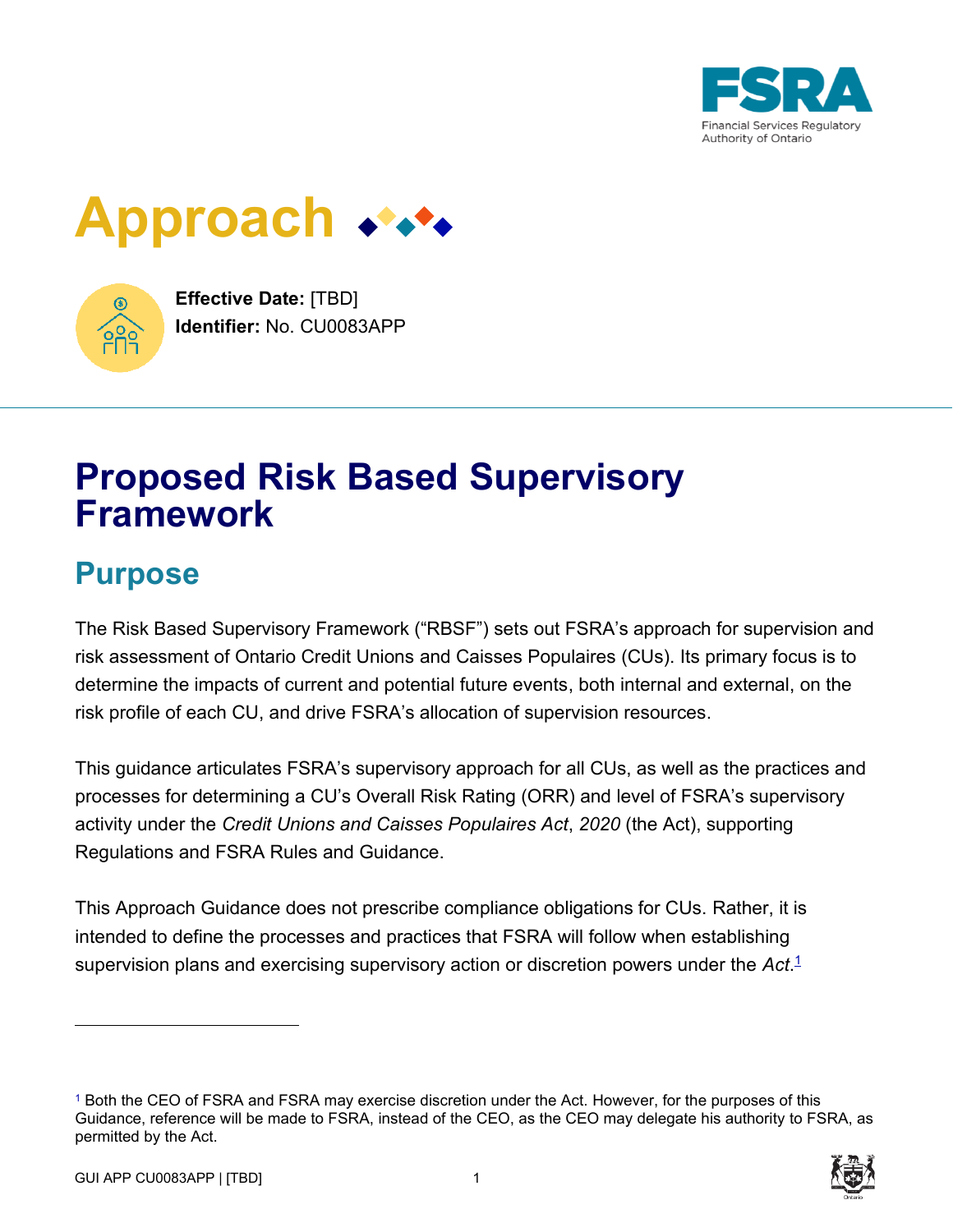The level and extent of supervision under the RBSF will depend on the nature, size, complexity, and risk profile of the CU, and the potential consequences of the CU's failure including systemic impact and non-compliance.

# **Scope**

This Approach Guidance affects the following entities regulated by FSRA:

• Credit Unions and Caisses Populaires incorporated under the *Act* 

As part of its supervisory reviews, FSRA will apply this framework to subsidiaries or other entities connected to the CU through financial or management resources, or whose conduct may affect CU members and customers (i.e., consolidated group supervision).

This guidance complements the information provided in, and should be read in conjunction with, other FSRA guidance and supporting publications available on FSRA's website, ["Guidance –](https://www.fsrao.ca/industry/credit-unions-and-caisses-populaires/regulatory-framework/guidance-credit-unions-and-caisses-populaires)  [Credit Unions and Caisses Populaires"](https://www.fsrao.ca/industry/credit-unions-and-caisses-populaires/regulatory-framework/guidance-credit-unions-and-caisses-populaires) and ["Rules"](https://www.fsrao.ca/industry/credit-unions-and-caisses-populaires/regulatory-framework/rules).

# **Rationale and background**

FSRA uses an integrated RBSF to identify imprudent or unsafe business practices and misconduct impacting customers, including depositors, at CUs and intervenes on a timely basis. FSRA's RBSF integrates prudential and market conduct supervisory activities to comprehensively assess the risk profile and determine the overall risk rating of each CU.

The RBSF is designed to assist FSRA in meeting its statutory objects and obligations under the Financial Services Regulatory Authority of Ontario Act, 2016 (the FSRA Act)<sup>2</sup>. The RBSF will support FSRA's efforts to:



 $2$  See ss. 3(1), 3(2) and 3(4) of the FSRA Act.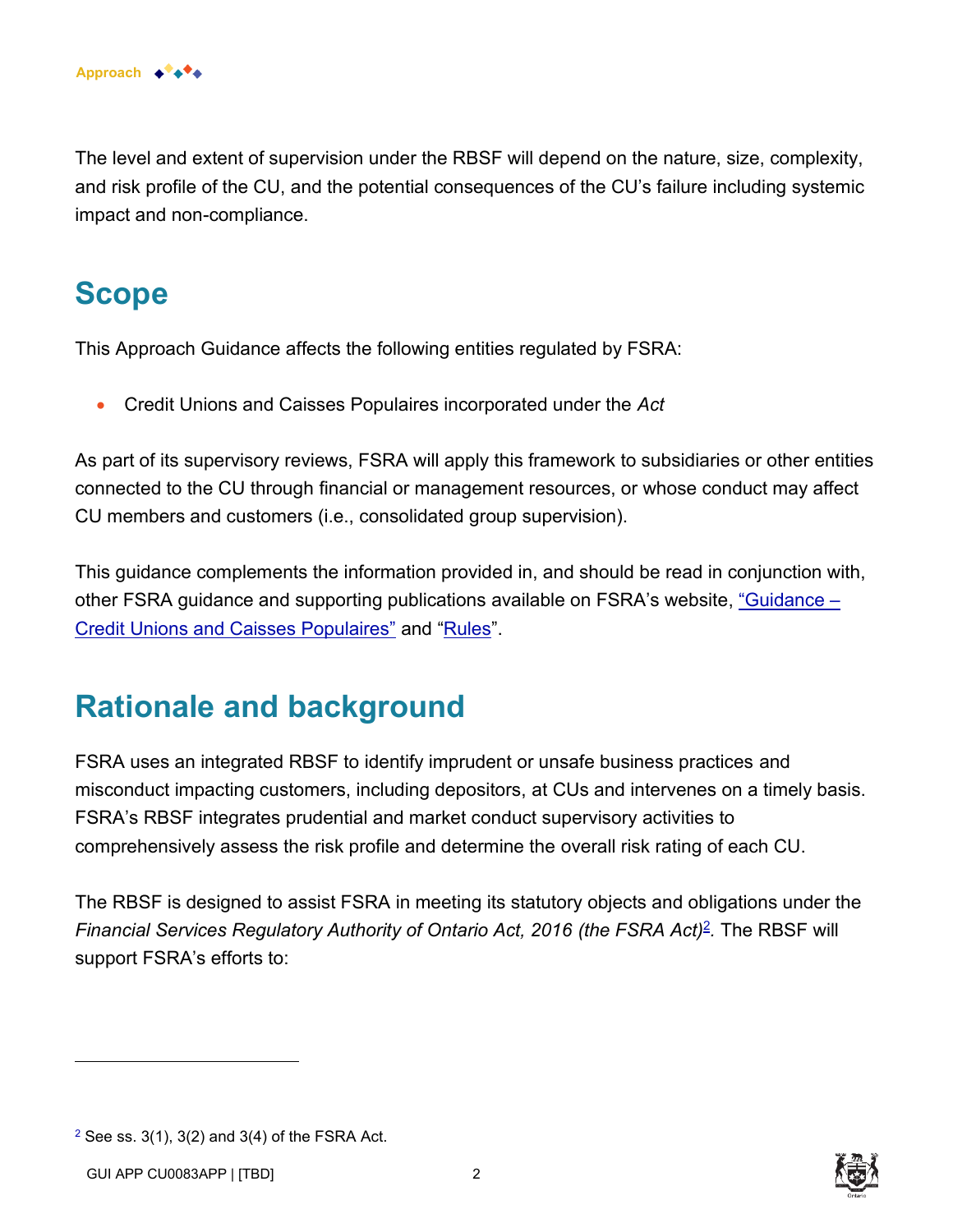

- contribute to public confidence in the CU sector
- promote high standards of business conduct in the CU sector
- protect the rights and interests of consumers
- foster strong, sustainable, competitive, and innovative financial services sectors
- provide insurance against the loss of part or all of deposits with CUs
- promote and otherwise contribute to the stability of the CU Sector with due regard to the need to allow CUs to compete effectively while taking reasonable risks
- pursue the objects of persons having deposits with CUs and in such manner as will minimize the exposure of the Deposit Insurance Reserve Fund (the DIRF) to loss

FSRA will use the RBSF to supervise CUs, including to determine the extent and frequency to which individual CUs should be subject to examinations pursuant to s. 201 of *the Act*, supporting regulations, FSRA rules (including but not limited to the Sound Business and Financial Practices Rule, Capital Adequacy Rule and Liquidity Adequacy Rule) and guidance (including with respect to Internal Capital Adequacy Assessment Process (ICAAP) and Internal Liquidity Adequacy Assessment Process (ILAAP) as required).

The ORR of a CU will also help FSRA consider whether a CU should be subject to increased regulatory activity, including supervision $^{\mathfrak{g}}$  and administration. $^{\mathfrak{g}}$  It will also determine the supervisory actions that typically occur at each of the intervention levels, which may include recovery and resolution activities.

A significant result of this improved risk-sensitive supervisory process is that FSRA will be able to calculate DIRF assessments with greater accuracy so premiums will be better aligned to the risk profile of each CU and the sector in aggregate.

 $^3$  See s. 230 of the Act



<sup>4</sup> See s. 233 of the Act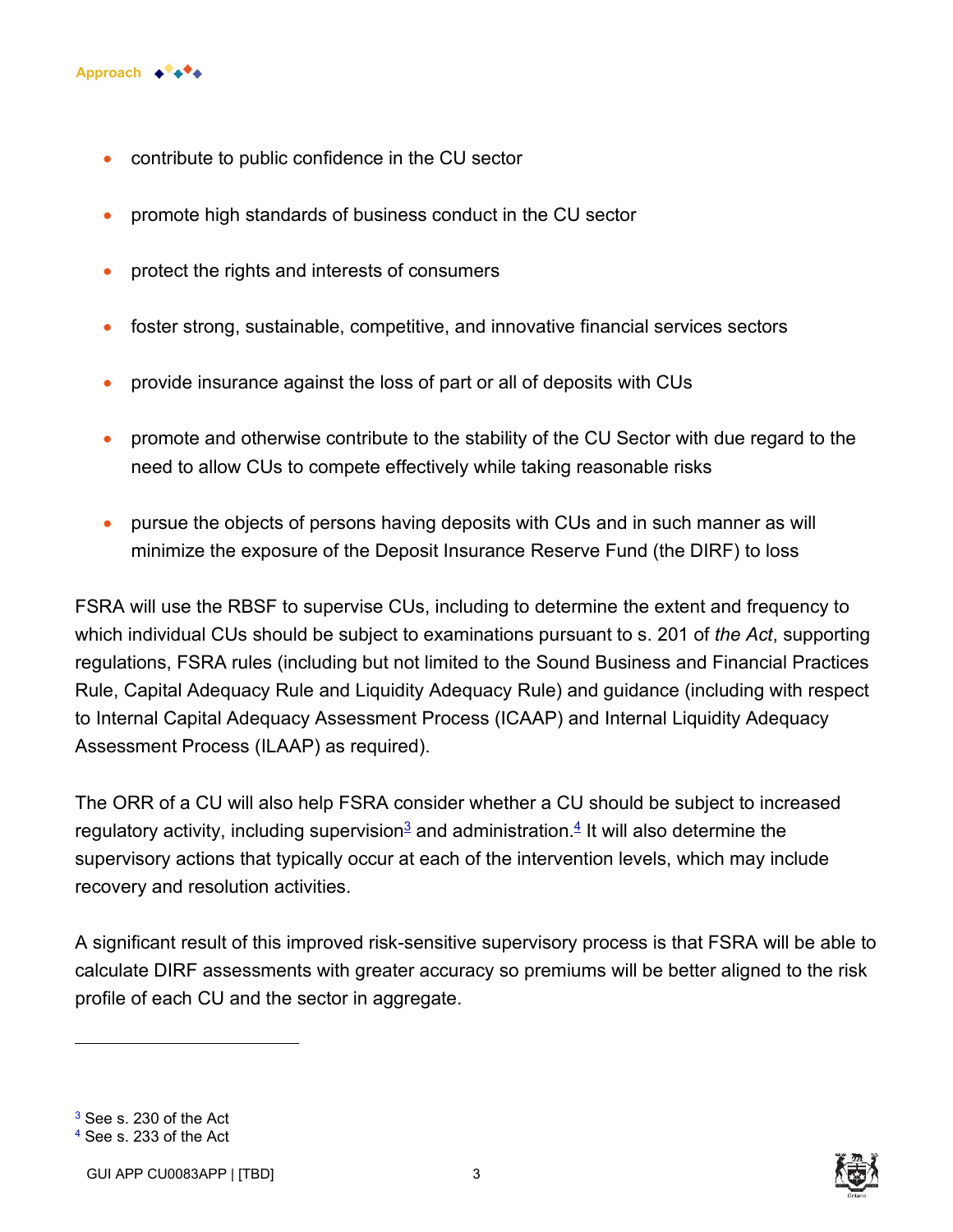# **Approach - Processes and Practices \*\*\*\***

FSRA has developed this Approach Guidance to provide clarity in respect of FSRA's supervisory practices and approach to supervision through the articulation of the key principles and features of the RBSF. This guidance also articulates how FSRA assesses the most important prudential and conduct risks posed by CUs to supervisory objectives and the extent to which CUs can manage, mitigate, and contain these risks.

The new RBSF is dynamic and principles based as it adopts the most up-to-date national and international supervisory practices. The RBSF increases the effectiveness of supervision by enabling supervisory outcomes to be met while increasing efficiency through improved processes and resource allocation. It involves allocating resources to the areas of greatest risk; for example, not all activities within a CU may need to be assessed at every review.

# **Guiding principles and supervisory standards**

The foundation of FSRA's RBSF is centered around the Risk Definition, Principles, and Supervisory Standards described below.

### **Risk definition**

The Risk Definition provides clarity for the meaning of "risk" wherever it is used in the RBSF and is applied consistently in the risk assessments of all CUs.

Risk in FSRA's RBSF is assessed with respect to both possibility of financial loss to depositors and possibility that the conduct, acts, or omissions of a CU or its staff harm or deliver poor/unfair outcomes for its members and customers.

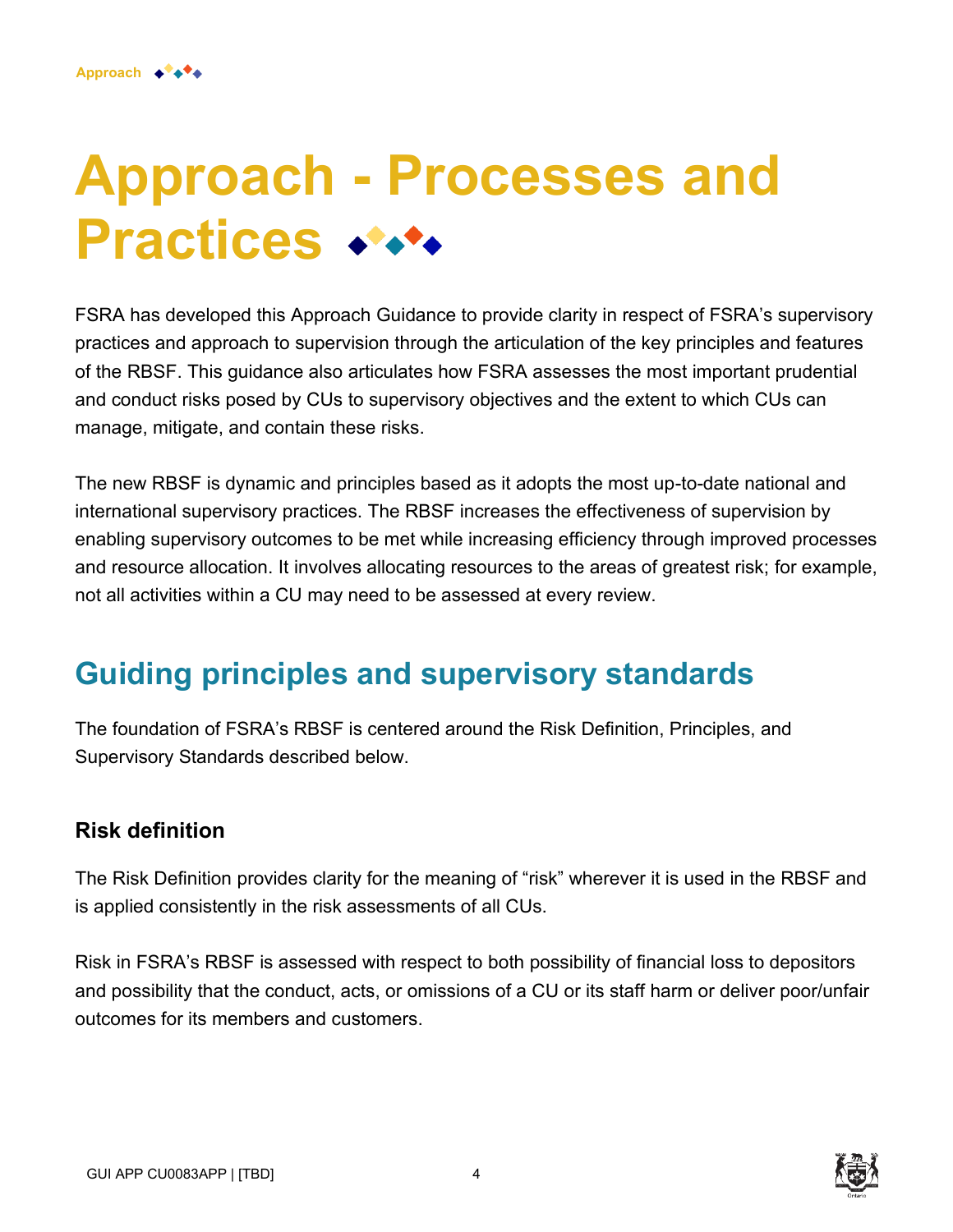

## **Principles**

The RBSF Principles focus on achieving outcomes from supervisory work and are aligned with FSRA's principles<sup>5</sup>.

#### *Outcomes-focused*

Supervisory work is performed to achieve successful supervisory outcomes rather than completing a standard cycle or process.

#### *Risk based*

Supervisory work focuses on material risks of business activities that could pose threats to achieving the key supervisory outcome of minimizing possible losses to depositors and harm to consumers.

#### *Dynamic, proactive, and adaptable*

Supervisory work is continuous, dynamic, and timely to ensure changes in the business, sector, and environment are identified early and reflected in FSRA's actions and priorities.

#### *Comprehensive*

Supervisory work results in a consolidated assessment of risks in the business of the CU. This holistic approach includes assessment of all material CU entities such as subsidiaries, joint ventures, and other material investments and activities.

### **Supervisory standards**

The Supervisory Standards describe key aspects of how FSRA supervisors conduct supervisory work using the RBSF. They form the standards of practice and roles of FSRA supervisors.

<sup>5</sup> FSRA uses the following principles as the foundation for its approach to using guidance: Accountable (Internal and External), Effective, Efficient, Adaptable, Collaborative and Transparent. The definitions of these principles can be found on the [FSRA Guidance Framework](https://www.fsrao.ca/regulation/guidance/fsra-guidance-framework) webpage.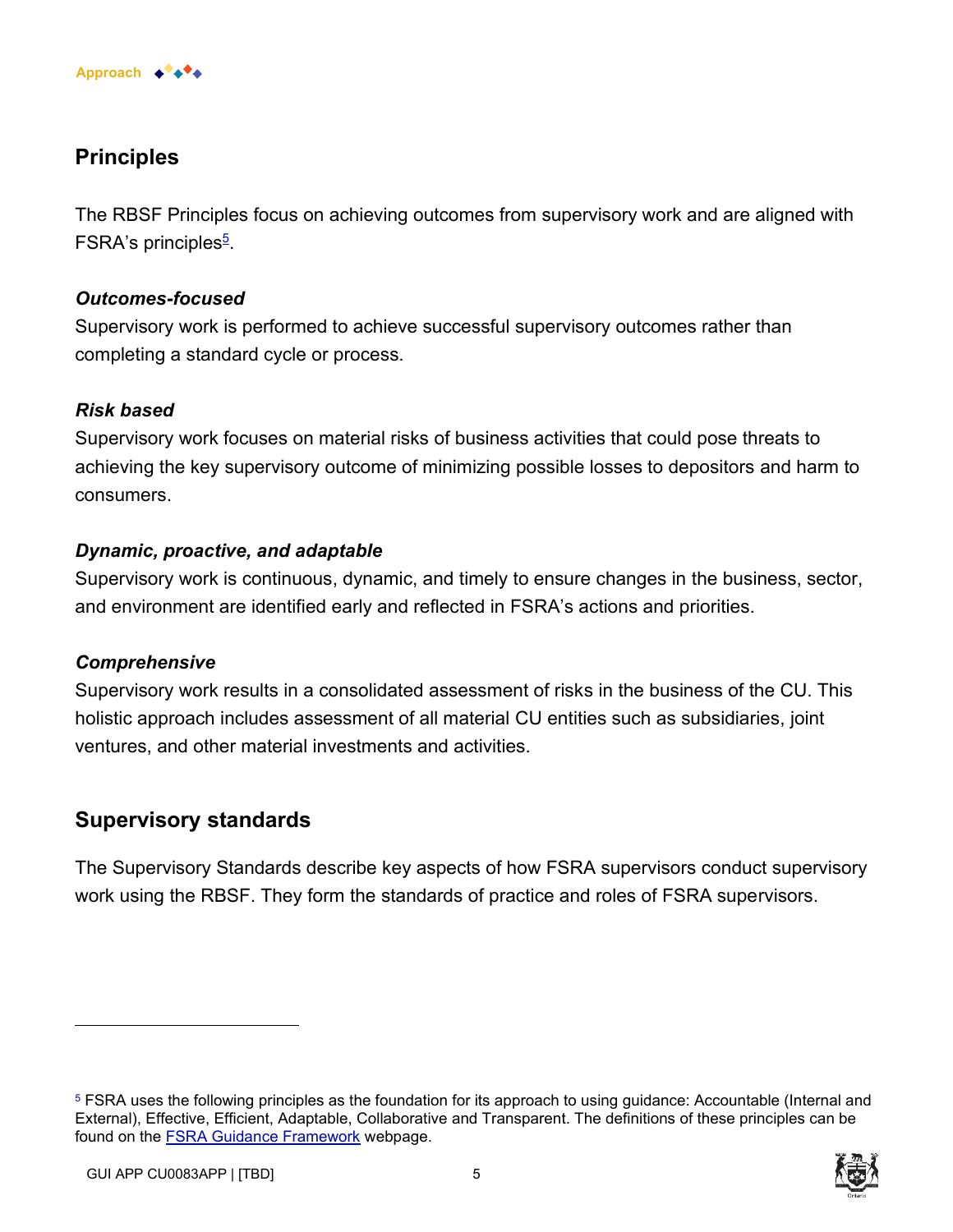

#### *Forward-looking*

To the extent possible assessments are forward-looking and consider the velocity, persistence, and amount of change of the risks. This enables early identification of issues, timely intervention, and higher likelihood of achieving desired outcomes.

#### *Sound judgment*

Supervisors exercise sound judgment, supported by rationale, in identifying and evaluating risks in a CU.

#### *Evidence-based*

Supervisors combine sufficient quantitative and qualitative evidence to support judgments, findings, recommendations, and requirements.

#### *Efficient and effective*

Supervisory work and assessments are planned and completed in an efficient and effective way and with due regard to the risk profile of each CU. This includes use of FSRA's regulatory actions, data collection, filing requirements, guidance documents, enforcement tools, and service standards.

#### *Use of work of others*

FSRA uses, where appropriate, the work of others (External Audit, Internal Audit and other oversight functions and regulators) to augment its supervisory work and minimize regulatory burden and duplication of effort.

#### *Relationship management*

FSRA designates a relationship manager (RM) for each CU. The RM is the main point of contact for the CU and engages in ongoing dialogue with CU management. The RM is responsible for maintaining an up-to-date risk profile of the CU and is supported by specialists and other staff within FSRA in performing this function. The RM is responsible for providing FSRA's feedback to the CU, leading discussions about the assessment and examination results, and the development, implementation, and monitoring of timely remediation plans by the CU.

### *Proportionality*

The level and extent of supervision will depend on the size, complexity, and risk profile of the CU, and the potential consequences of a CU's failure. Where there are identified risks or areas

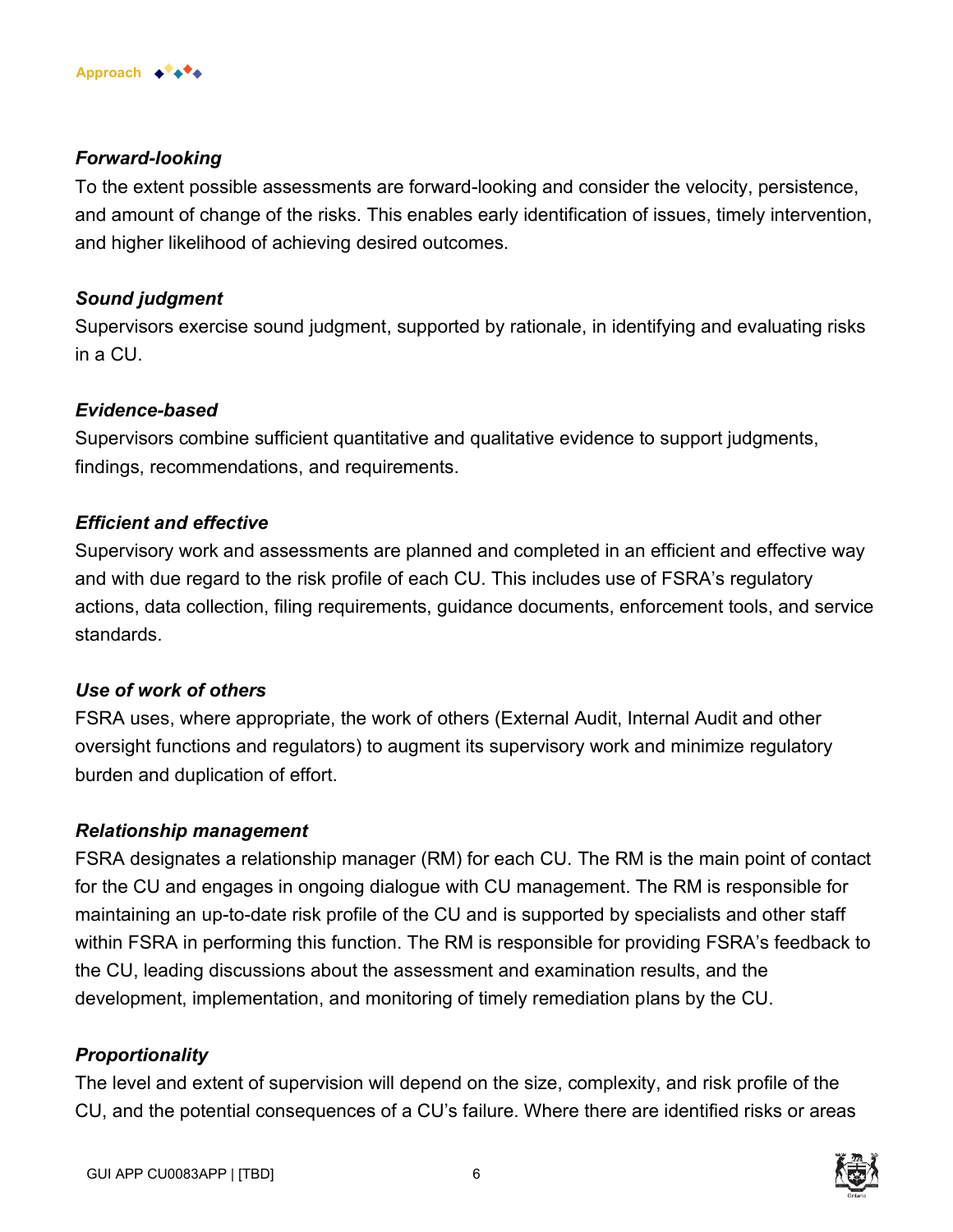

of concern, the degree of intervention will be commensurate with the risk profile. CUs that are well managed relative to their risks will require less oversight.

# **Risk Based Supervisory Framework overview**

This section of the guidance articulates the three essential elements of FSRA's RBSF: the Risk Assessment Process, the Risk Management Process, and the Supervisory Process.

### **A. Risk assessment process**

The following elements of FSRA's RBSF enable a common approach to risk assessment across CUs and over time. The Risk Matrix (as shown in Appendix A: Risk Matrix) is used to record all the assessment ratings for the various elements of the RBSF that are described below.

For each of the elements in the matrix, supervisors will apply a rating based on a five-level scale (refer Appendix B) where the criteria are tailored to each of the elements assessed.

#### **1. Significant activities and importance**

The CU's significant activities are identified at the start of the risk assessment process. A significant activity can be a line of business, business unit or enterprise-wide process that is fundamental to the CU's business model and its ability to meet its overall business objectives. The identification and assessment of significant activities and their relative importance (i.e., materiality) require the use of supervisory judgment which is informed by knowledge of the CU's external environment, sector, and business profile. To understand the business profile of a CU, supervisors use various sources including the CU's organization charts, strategic business plan, capital allocations, internal audit reports, and internal/external reporting.

#### **2. Inherent risk**

Inherent risks are assessed for each significant activity of a CU. Inherent risk is intrinsic to a business (significant) activity and arises from exposure to, and uncertainty from, potential future events. Inherent risk is evaluated before any mitigation and by considering the probability of an

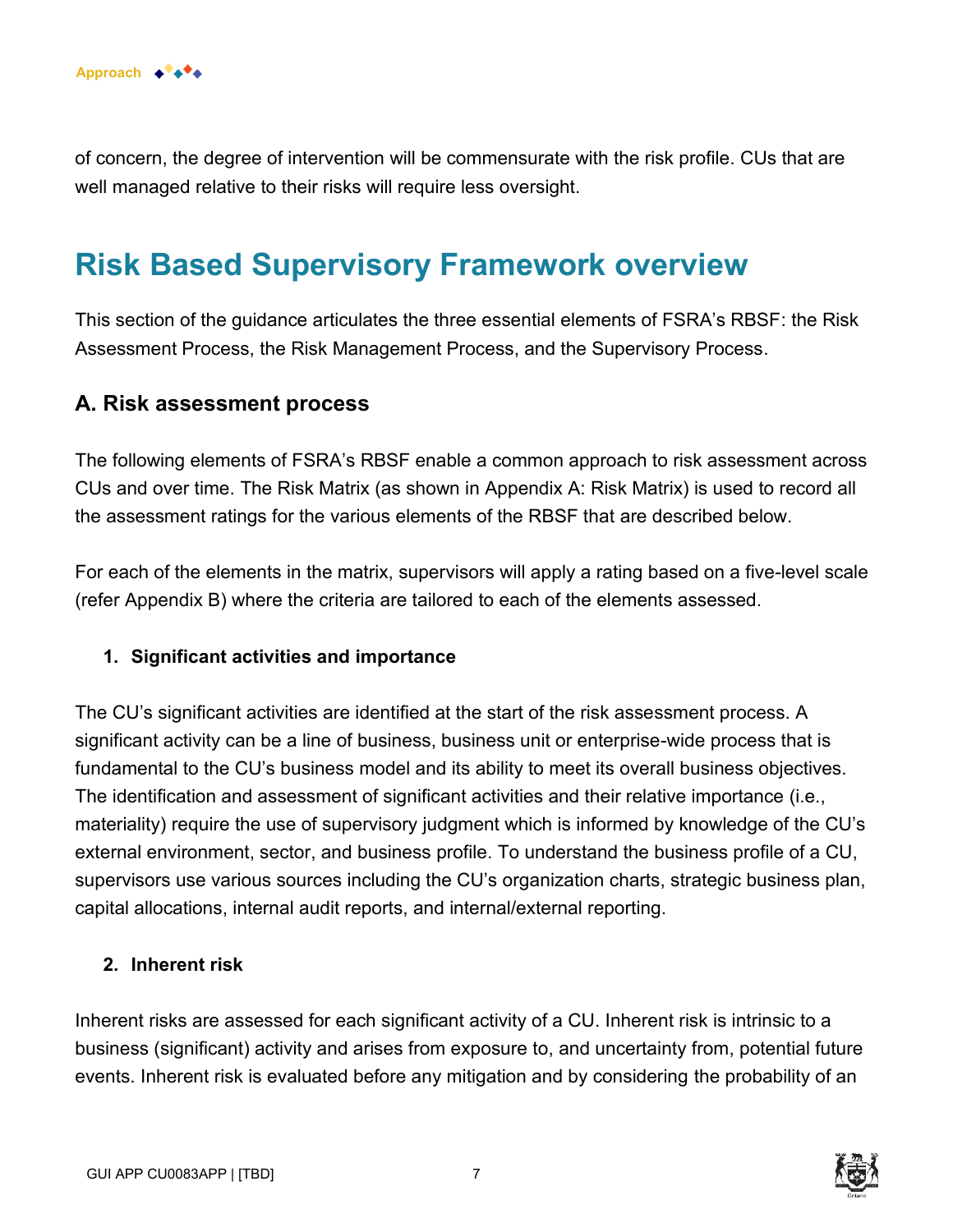adverse impact to an institution's<sup>6</sup> capital or earnings, and ultimately its depositors. When determining the probability of an adverse impact arising from Market Conduct Risk, supervisors will consider the probability that the conduct, acts, or omissions of a CU or its staff harm or result in poor/unfair outcomes for its members and customers.

Inherent risk is assessed without regard to the size of the activity relative to the size of the CU, and before considering the CU's Quality of Controls and Oversight. FSRA uses the following six categories to assess inherent risk:

- *Financial inherent risks* 
	- ➢ *Credit*
	- ➢ *Market*
- *Non-financial inherent risks* 
	- ➢ *Operational*
	- ➢ *Compliance*
	- ➢ *Strategic*
	- ➢ *Market Conduct*

The above umbrella inherent risk categories cover other risk sub-categories including for example, legal risk and reputational risk.

Based on the inherent risks identified for a significant activity and the level of these inherent risks, supervisors will assess the extent to which a commensurate level of controls and oversight is needed to adequately mitigate the inherent risks.

Refer to the information published in FSRA's guidance on the Credit Union Market Conduct Framework for FSRA's expectations on how CUs can ensure they are treating their members

 $6$  Note that supervisors assess the credit union's inherent risk in the context of the industry experience and the "impact" is to the generic institution ("an institution") and not the specific credit union that is being assessed. In contrast, later when arriving at the Summary Residual Risk we refer to impact to the specific Credit Union being assessed.

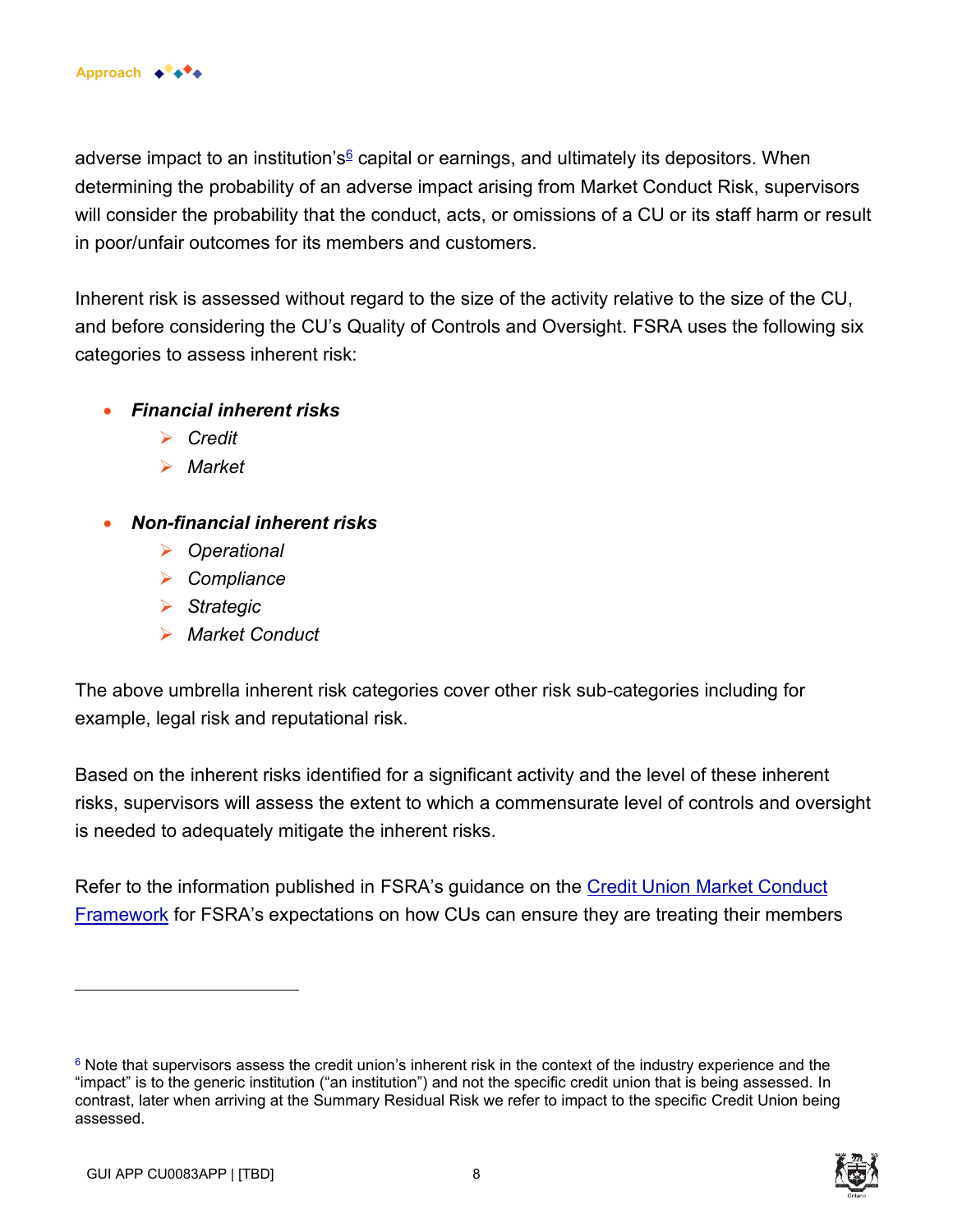

and customers fairly. Appendix D to this guidance also contains details about market conduct risk and assessments.

#### **3. Quality of controls and oversight (QCO)**

The assessment of QCO for each significant activity (activity) considers both the appropriateness of their characteristics and the effectiveness of their performance, in the context of the size, complexity, and risk profile of the CU. Characteristics of a function refers to how it is designed in order to carry out its role. Performance of a function refers to its effectiveness in carrying out its role and responsibilities. The performance assessment is more important than the characteristics assessment. Consequently, the performance assessment will carry more weight when determining the rating of an activity.

#### *Controls*

Operational management for any significant activity (activity) is responsible for the controls used to manage that activity's inherent risks on a day-to-day basis. Operational management ensures that the CU's line staff clearly understand the risks that the activity faces and must manage, and that policies, processes, and staff are sufficient and effective in managing these risks. When assessing operational management, FSRA's primary concern is whether operational management can identify the potential for material loss or misconduct that may arise by taking on that activity and has in place adequate controls to mitigate the inherent risks that may materialize and cause loss or misconduct (see Appendix D). In general, the extent to which FSRA needs to review the effectiveness of operational management of a significant activity depends on the effectiveness of the CU's oversight functions. If a CU has sufficient and effective (e.g., adequate) oversight functions, FSRA may not need to also assess the effectiveness of operational management independently of the oversight functions.

#### *Oversight functions*

Oversight functions are responsible for providing independent, enterprise-wide oversight to operational management for each significant activity. There are six oversight functions: Financial; Compliance; Risk Management; Internal Audit; Senior Management; and Board of Directors. The financial oversight function is relevant to overseeing the identification and mitigation of financial and related risks and is not involved in overseeing market conduct risk management.

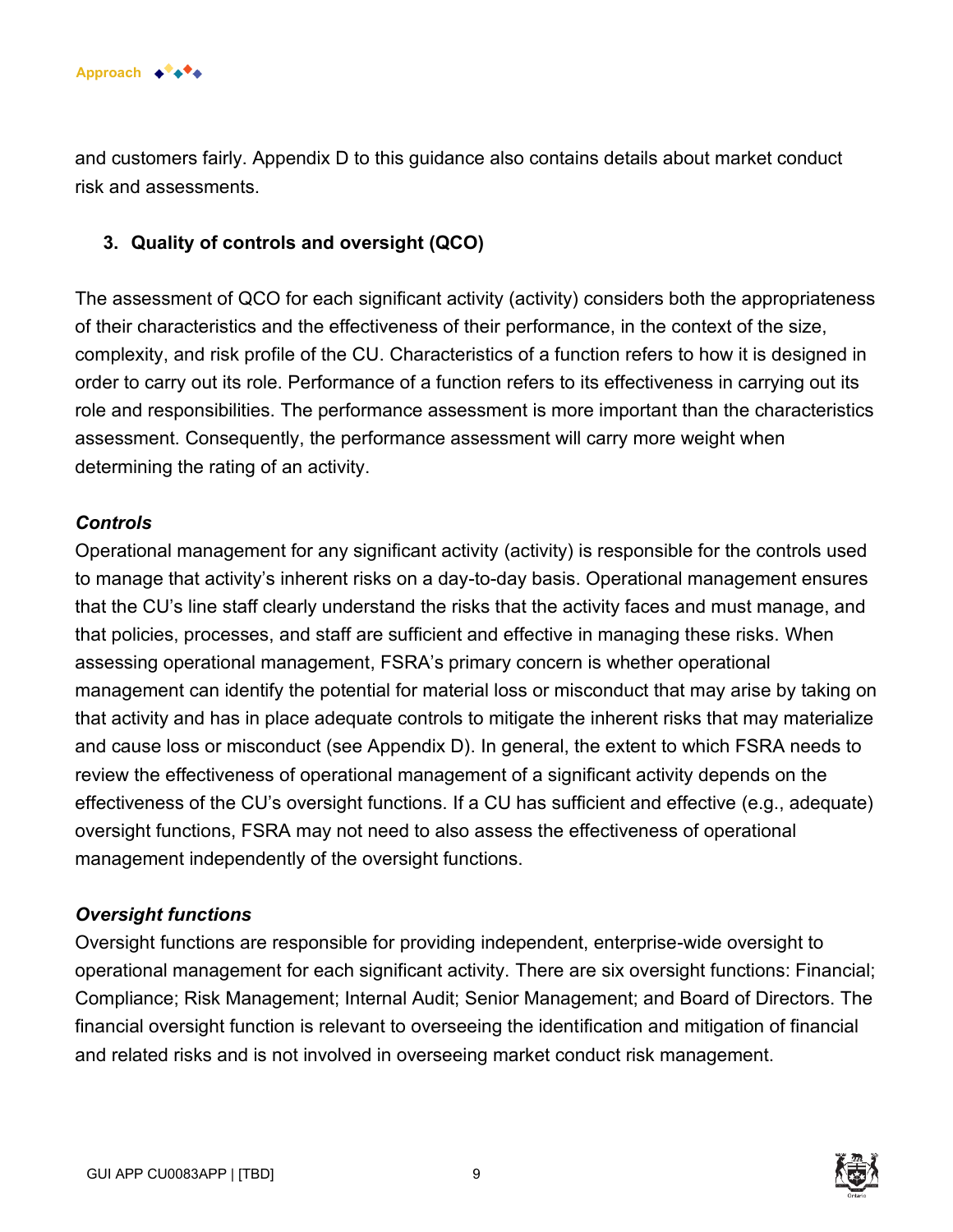The Oversight Functions provide objective assessments to the directors of the Board and Senior Management to allow them to fulfill their responsibilities. The Oversight Functions identify, measure, and report on the CU's risks, assess the effectiveness of the CU's risk management and internal controls, and determine whether the CU's operations and risk exposures are consistent with the CU's risk appetite.

The presence and nature of these functions vary based on the size, complexity, and risk profile of a CU and the inherent risks in its significant activities. Where a CU lacks a critical oversight function (e.g., internal audit, risk management, etc.) and has engaged external expertise to perform that function, FSRA expects the CU to maintain accountability for that function (i.e., CUs can outsource the function's responsibility but not the accountability and not ownership of risks).

Where a CU lack some of the other Oversight Functions, they are not sufficiently independent, or they do not have enterprise-wide responsibility, in applying proportionality, FSRA will assess the effectiveness of other functions (e.g., senior management) in providing the expected, adequate, and independent oversight.

FSRA will assess the stature and authority of the executive leadership (heads) of the Oversight Functions within the organization and the extent to which they are independent from operational management. FSRA will look to ensure that the heads have unfettered access and a functional reporting line to the Board or the appropriate Board committee.

Controls and Oversight, including corporate governance assessments, are based on an evaluation of a CU's current practices for each risk management control and oversight function related to the CU's significant activities. This evaluation is closely related to the assessment of a CU's adherence with the requirements of FSRA's *Sound Business and Financial Practices Rule.* 

### *Enterprise-Wide Oversight Ratings*

The enterprise-wide oversight assessment is the supervisor's determination of the oversight function's effectiveness across all activities to provide an enterprise-wide view. It considers the function's characteristics and performance (and FSRA's expected outcomes) in executing its oversight responsibilities.

The assessment focuses on how well the oversight function oversees the institution and considers any weaknesses in the function's characteristics that may not have affected its

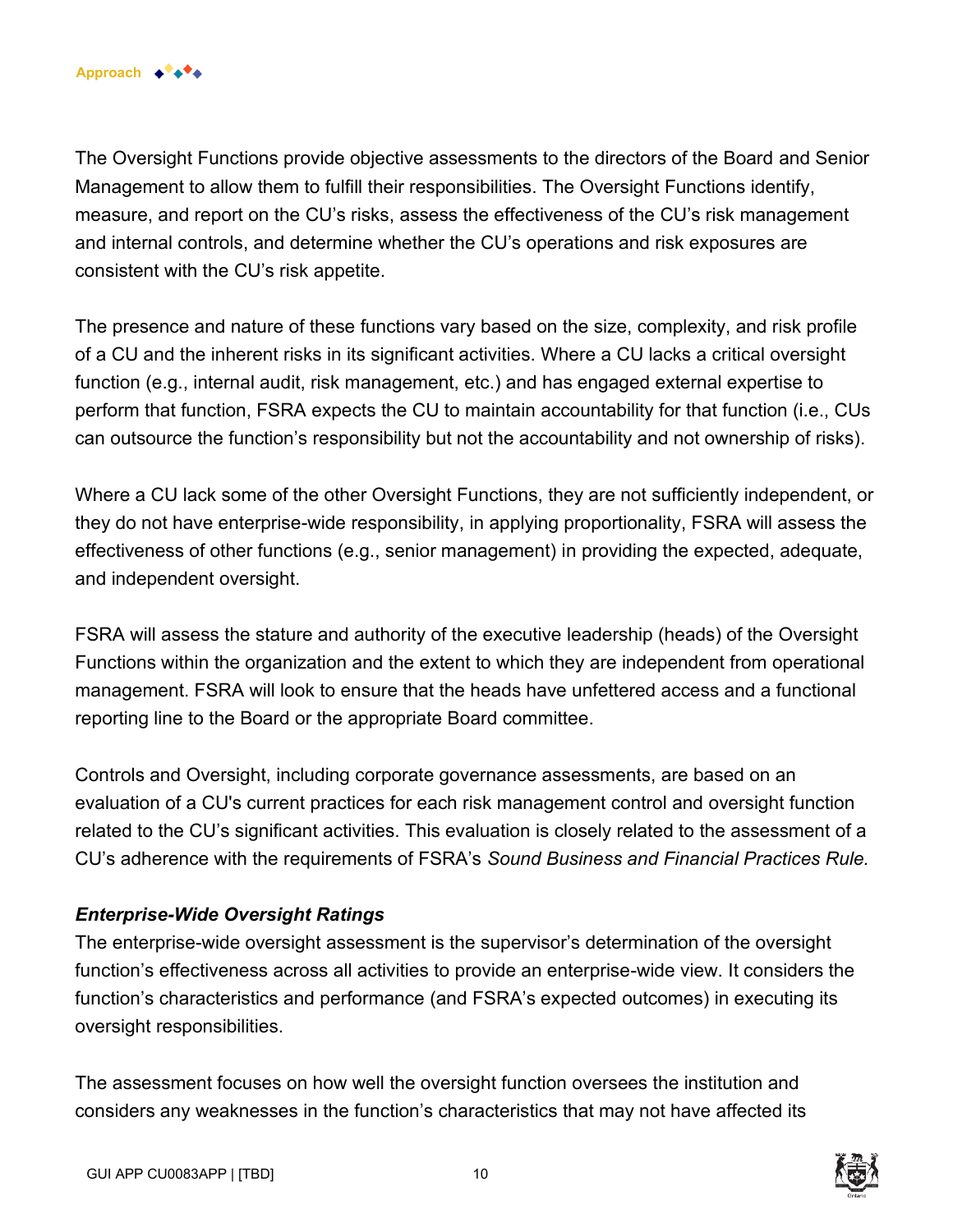

performance yet but may do so in the future. Hence, these ratings act as early warning indicators of potential future performance issues with the oversight functions within the activities.

#### **4. Residual Risk**

Residual Risk is defined as Inherent Risks mitigated by the Quality of Controls and Oversight. For each significant activity the level of residual risk is determined by considering all relevant and rated inherent risks and QCO ratings. For each significant activity FSRA will assess the degree to which a CU maintains a level and quality of controls and oversight that is commensurate with the level of inherent risks, so the level of residual risk is considered prudent.

### **5. Prudential Summary Residual Risk (PSRR), Market Conduct Summary Residual Risk (MCSRR), and Summary Residual Risk (SRR)**

The PSRR and MCSRR measure the prudential and market conduct risk profiles of the CU based on inherent risks taken on by engaging in significant activities, mitigated by controls and oversight functions, but before the assessment of capital, liquidity, and resilience.

The PSRR is the aggregation of the ratings for the residual risks of all significant activities weighed according to their importance. The MCSRR is determined in a similar way to the PSRR but from a market conduct perspective.

The SRR is determined after considering both the MCSRR and the PSRR.

#### **6. Capital and earnings, liquidity, and resilience**

This section should be read and interpreted in conjunction with the information published in other FSRA guidance, rules and supporting publications related to capital and earnings, liquidity and resilience located on the FSRA website in the "Guidance – Credit Unions and Caisses [Populaires"](https://www.fsrao.ca/industry/credit-unions-and-caisses-populaires/regulatory-framework/guidance-credit-unions-and-caisses-populaires) and ["Rules"](https://www.fsrao.ca/industry/credit-unions-and-caisses-populaires/regulatory-framework/rules) webpages.

#### *Capital and earnings*

Capital is a source of financial support to protect against unexpected losses and is a key contributor to the safety and soundness of the CU. Capital management is the on-going process of raising and maintaining capital at levels sufficient to support planned operations. For more



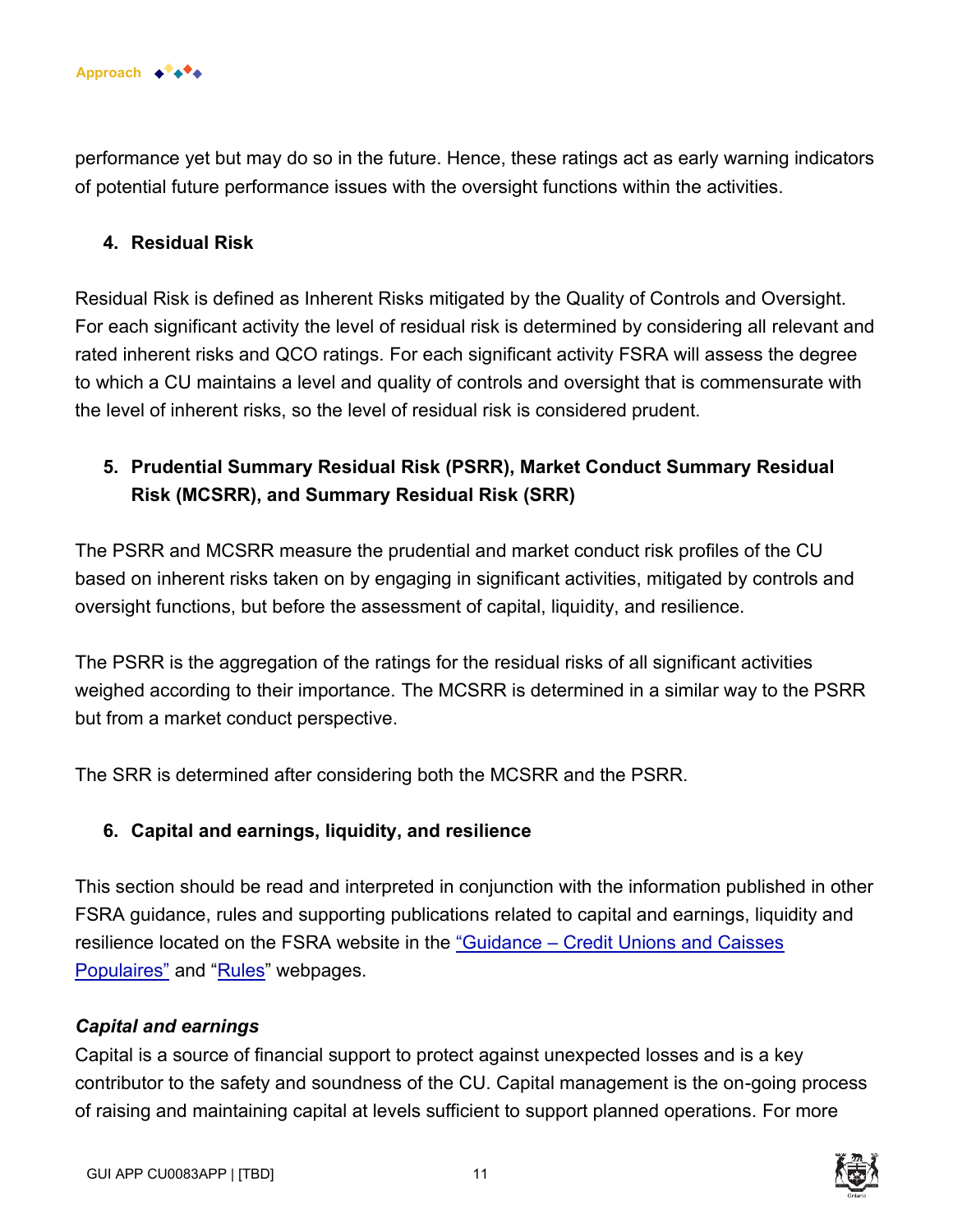complex CUs capital management also involves allocation of capital to recognize the level of risk in its various activities. Credit unions must consider their exposure to Environmental, Social and Governance (ESG) risks and assess their effects on capital.

FSRA assesses the capital adequacy of a CU on both a current (at time of assessment) and forward-looking time frame (e.g., how expected earnings would affect the capital position). This approach enables a longer and wider view of the CU's capital adequacy and recognizes the key role that retained earnings plays in maintaining and building the capital base of CUs.

#### *Liquidity*

Liquidity is the ability of a CU to obtain sufficient cash or its equivalents in a timely manner at a reasonable price to meet its commitments as they fall due. Managing and maintaining adequate levels of liquidity are critical for the overall safety and soundness of a CU. The CU must ensure that there is enough liquidity to ensure orderly funding, operational expenses and other obligations and provide a prudent cushion for unforeseen liquidity needs. A CU's obligations, and the funding sources used to meet them, depend significantly on its business mix, balance sheet structure, and the cash flow profiles of its on and off-balance sheet obligations.

Liquidity risk management is of paramount importance because a liquidity shortfall at a CU can have potential sector-wide repercussions. Credit unions must consider their exposure to Environmental, Social and Governance (ESG) risks and assess their effects on liquidity. FSRA uses quantitative and qualitative measures in the assessment of a CU's liquidity adequacy and liquidity management programs.

#### *Resilience*

Resilience is the ability of a CU to respond to adversity, absorb shocks, and adapt to changes especially during a period of stress or crisis. It is the ability of the CU to continue to:

- deliver on its objectives
- remain sustainable and prosper
- make positive adjustments under challenging conditions
- emerge strengthened and more resourceful

The Board and senior management of a CU have a fiduciary duty to plan for adverse scenarios and to ensure that the CU is crisis ready. This aligns with FSRA's goal of protecting deposits held at CUs and contributing to the stability of the sector.

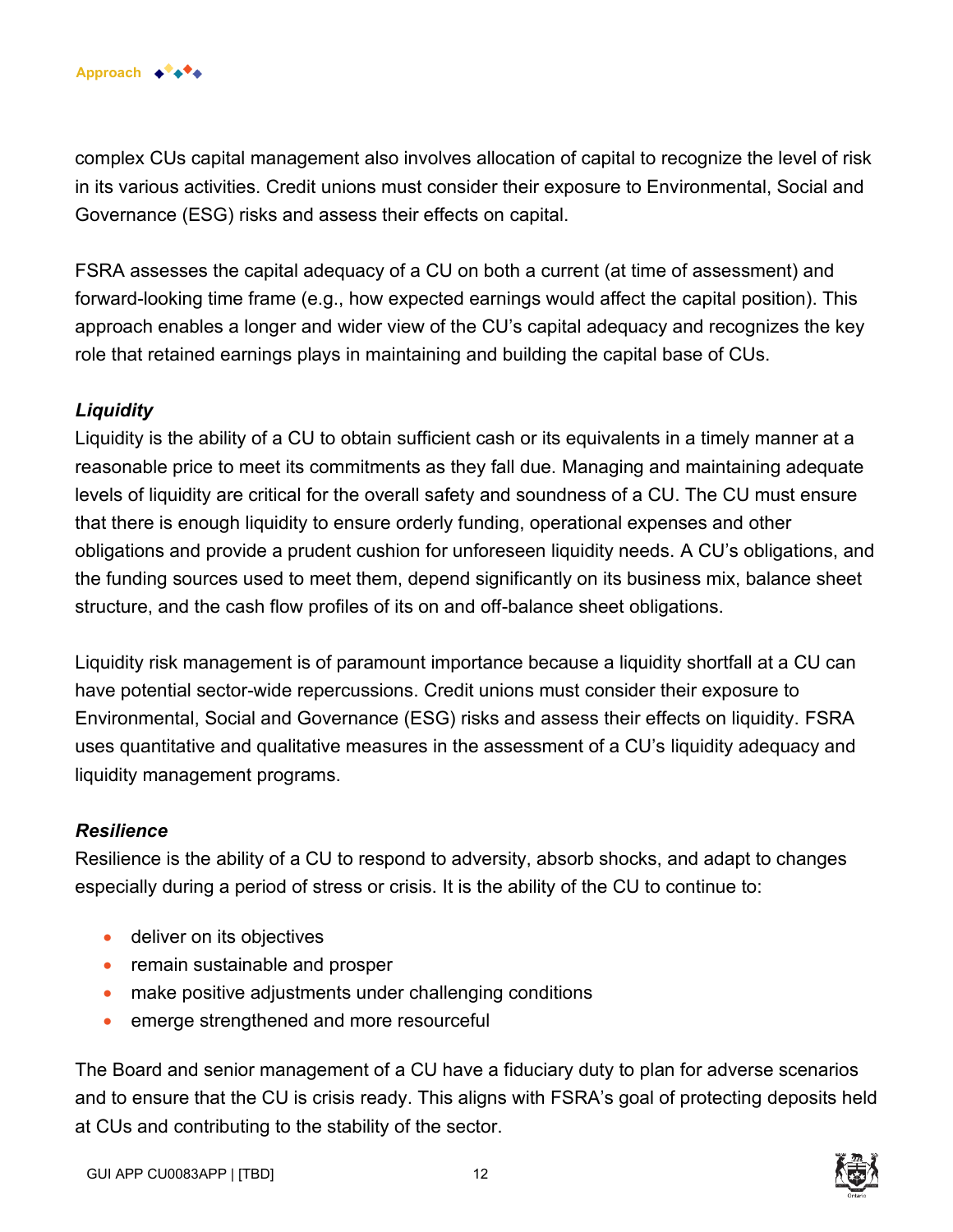

Significant stress or failure of one CU could accelerate stress at others and lead to other failures in the sector. Risk of contagion could further manifest in the broader financial services system due to loss of confidence of depositors and customers.

A resilient CU should be able to:

- respond effectively to any type of event
- monitor current environment
- anticipate future threats and opportunities
- learn from past failures and successes

Overall resilience of a CU is assessed holistically through both financial and non-financial factors and considers both "business as usual" and "post-stress event" conditions. Financial resilience factors include capital and liquidity; non-financial factors are generally governance and operational-based and focus on crisis preparedness. Some key indicators of resilience performance and characteristics are the strength of a CU's Internal Capital Adequacy Assessment Process; adequacy and implementation of Recovery Plan, Contingency Funding Plan, Business Continuity Plan and Disaster Recovery Plan during stress.

A resilient CU is expected to anticipate future threats and opportunities including being able to identify and manage ESG risks. Inadequate or mismanagement of these could negatively impact a CU's franchise strength and risk profile, while more serious deficiencies could ultimately threaten a CU's reputation, capital and earnings, liquidity, and viability.

### **7. Overall Risk Rating (ORR)**

The ORR is an assessment of the CU's overall risk profile, after considering the impact of Capital (including earnings), Liquidity, and Resilience on its SRR. It reflects FSRA's assessment of the safety and soundness and conduct of the CU. The ratings from the Capital, Liquidity, and Resilience assessments are used to determine modification needed to the SRR, if any, to arrive at ORR.

The five risk ratings for the ORR are: "Low", "Low-Moderate", "Moderate", "Moderate-High" and "High" (Descriptions of each of the five ORR risk ratings are detailed in Appendix B).

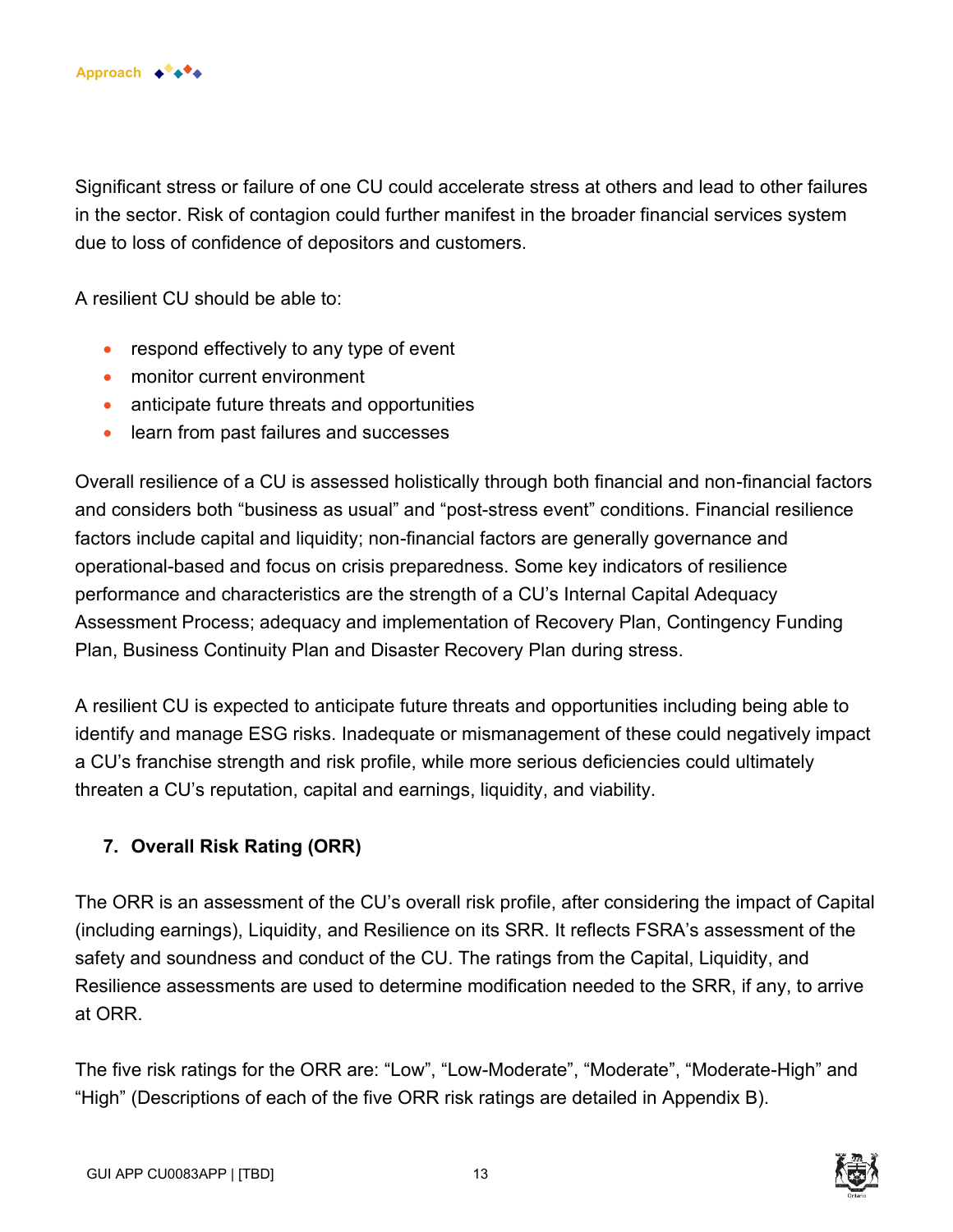

FSRA is considering the use of the ORR as an input to the calculation of the deposit insurance premiums as part of the Differential Premium Score Determination model.

### **B. Risk management process**

The Basel Committee on Banking Supervision (BCBS) is the international body responsible for developing the *Core Principles for Banking Supervision* that regulatory bodies can use to assess their supervisory systems and identify areas for improvement $^\mathbb{Z}$ . Principle 15 - Risk Management Process, states "the supervisor determines that FIs have a comprehensive risk management process to identify, measure, evaluate, monitor, report and control or mitigate all material risks on a timely basis …". FSRA adheres to this principle by using the following supervisory process to assess the risk profiles of CUs.

## **C. Supervisory process**

FSRA uses a defined process to guide its CU-specific supervisory framework that includes the following steps:

### **1. Developing a supervisory strategy and planning supervisory work**

A supervisory strategy (Strategy) for each CU is prepared annually. The Strategy identifies the supervisory work necessary to keep the CU's risk profile current. The intensity of supervisory work depends on the size, complexity, and risk profile of the CU. The Strategy outlines the supervisory work planned for the next three years, with more detailed description of work for the upcoming year. The Strategy is the basis for a more detailed annual plan, which indicates the expected work and resource allocations for the upcoming year.

In addition to being CU-specific, FSRA's planning also includes a process to compare the work effort across CUs. This is to ensure that assessments of risk for individual CUs are subject to a



<sup>7</sup> <https://www.bis.org/publ/bcbs230.htm>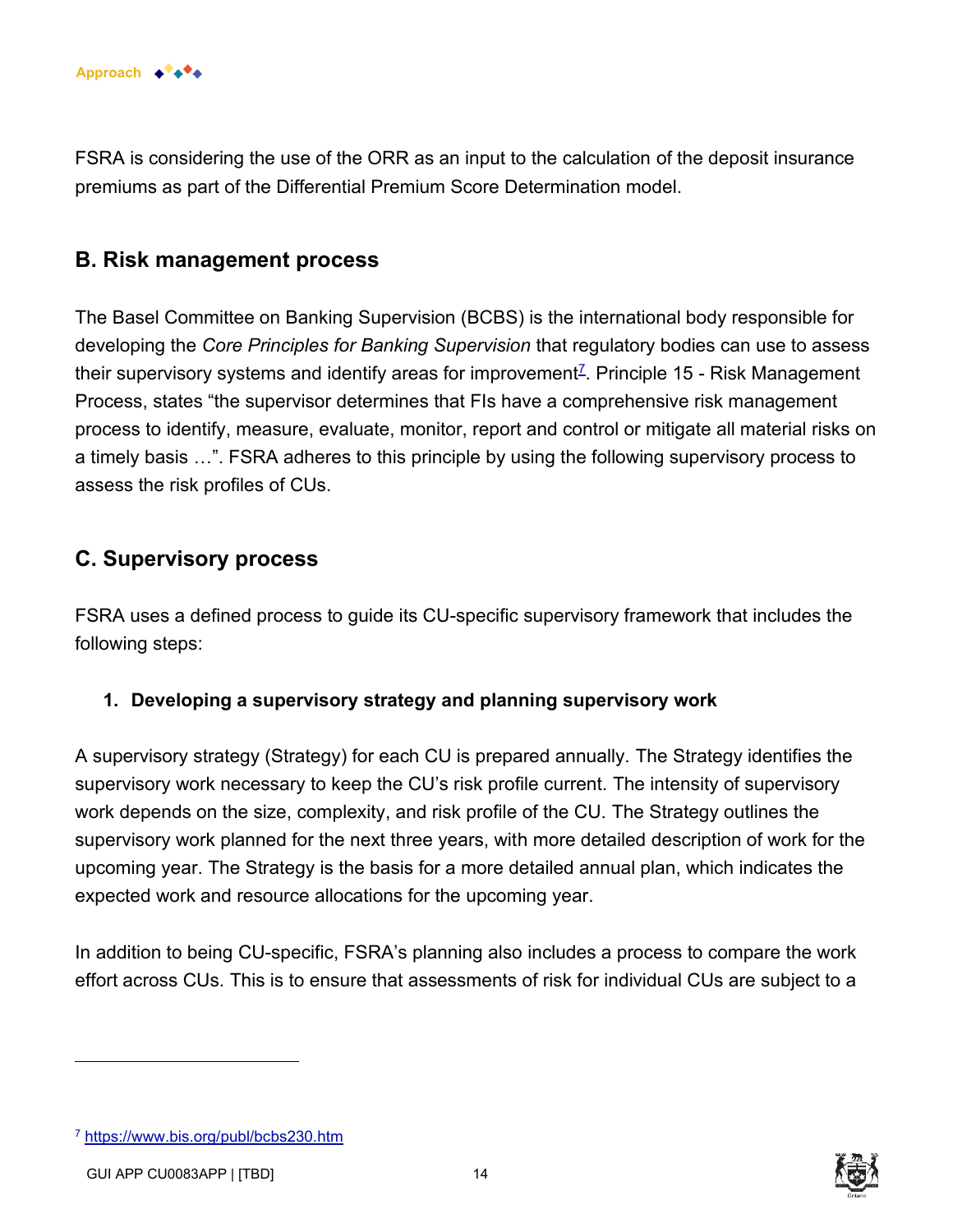

broader standard, and to assign supervisory resources effectively to higher-risk CUs and significant activities.

#### **2. Executing supervisory work**

There is a continuum of supervisory work that ranges from lesser to greater supervisory intensity:

- document review
- meeting with senior management and board
- monitoring
- off-site desk review
- limited scope off-site or on-site review/examination
- expanded scope off-site or on-site review/examination
- comprehensive on-site review/examination

Monitoring refers to the regular review of information about the CU, its industry, and external environment to keep abreast of changes that are occurring or planned in the CU, and to identify emerging risks and issues.

CU-specific monitoring includes the analysis of the CU's financial and operating results, typically considering its performance by business line and vis-à-vis its peers and any significant internal developments. Reviews and examinations refer to more extensive supervisory work than monitoring and may involve on-site examinations depending on the specific requirements identified in the planning process.

In addition to the core supervisory work of monitoring and reviews FSRA frequently undertakes comparative or benchmarking reviews to identify standards and best industry practices. Given the dynamic environment in which CUs operate FSRA also scans the external environment and industry, gathering information as broadly as possible, to identify emerging issues. Issues include both CU-specific and sector-wide concerns.

FSRA periodically requires CUs to perform specific stress tests that FSRA uses to assess the potential impact of changes in the operating environment on individual CUs or industries. Environmental scanning and stress testing have increased in importance as changes in the external environment are a main driver of rapid changes in CU risk profiles. FSRA may also

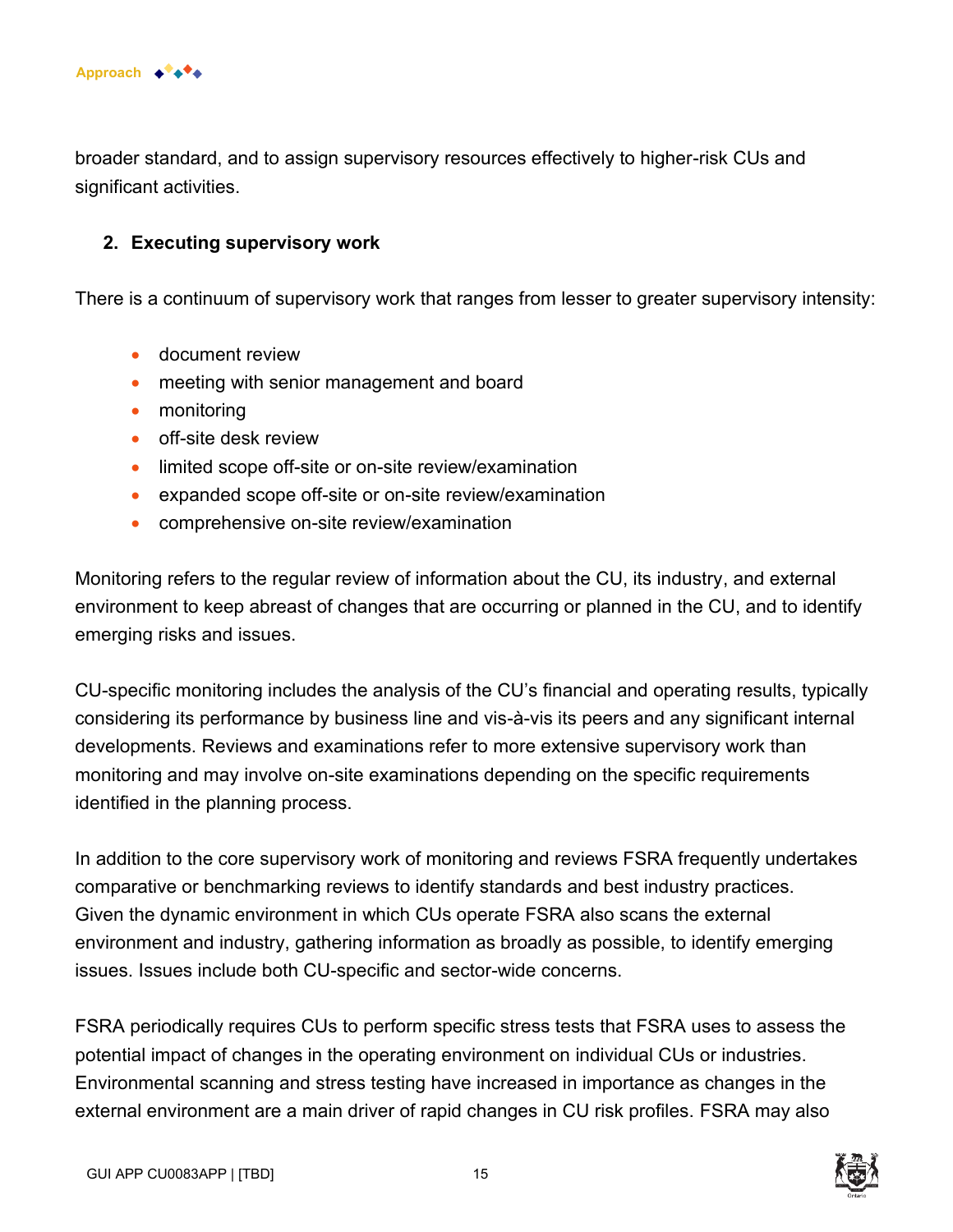

request the CU's internal auditor, or at the CU's expense, its external auditor, or other external resource (e.g., consulting firm) to investigate and report on a matter to FSRA.

#### **3. Updating risk assessments**

In between full examinations supervisors monitor the CU and if new information indicates a material change in the CU's risk profile, supervisors will update the CU's risk assessment ratings as needed. When there are shifts in the risk assessment of the CU, FSRA responds by adjusting work priorities set out in the supervisory strategy and annual supervisory plan as necessary to ensure that important emerging matters take precedence over items of lesser risk. Such flexibility is vital to FSRA's successful implementation of risk based supervision and its ability to ensure the safety and soundness and appropriate business conduct of the CU.

Risk assessments for all CUs are subject to internal quality assurance and reviews to ensure ratings are consistent and accurately represent the risk profile of the CU.

#### **4. Reporting and communication to CUs**

In addition to ongoing discussions with CU management through the RM, FSRA communicates to CUs through Supervisory Letters, when warranted. Supervisory Letters summarize FSRA's key findings (including those resulting from examinations), recommendations, and requirements, as necessary based on the supervisory work (both prudential and market conduct) that was completed since issuing the last Supervisory Letter. The Supervisory Letter may require the CU to develop, implement and report on a remediation plan to address the issues arising from this review. FSRA may also choose to meet with the CU senior management and/or directors to discuss its supervisory findings and any issues of concern. The Supervisory Letter also reports the CU's ORR.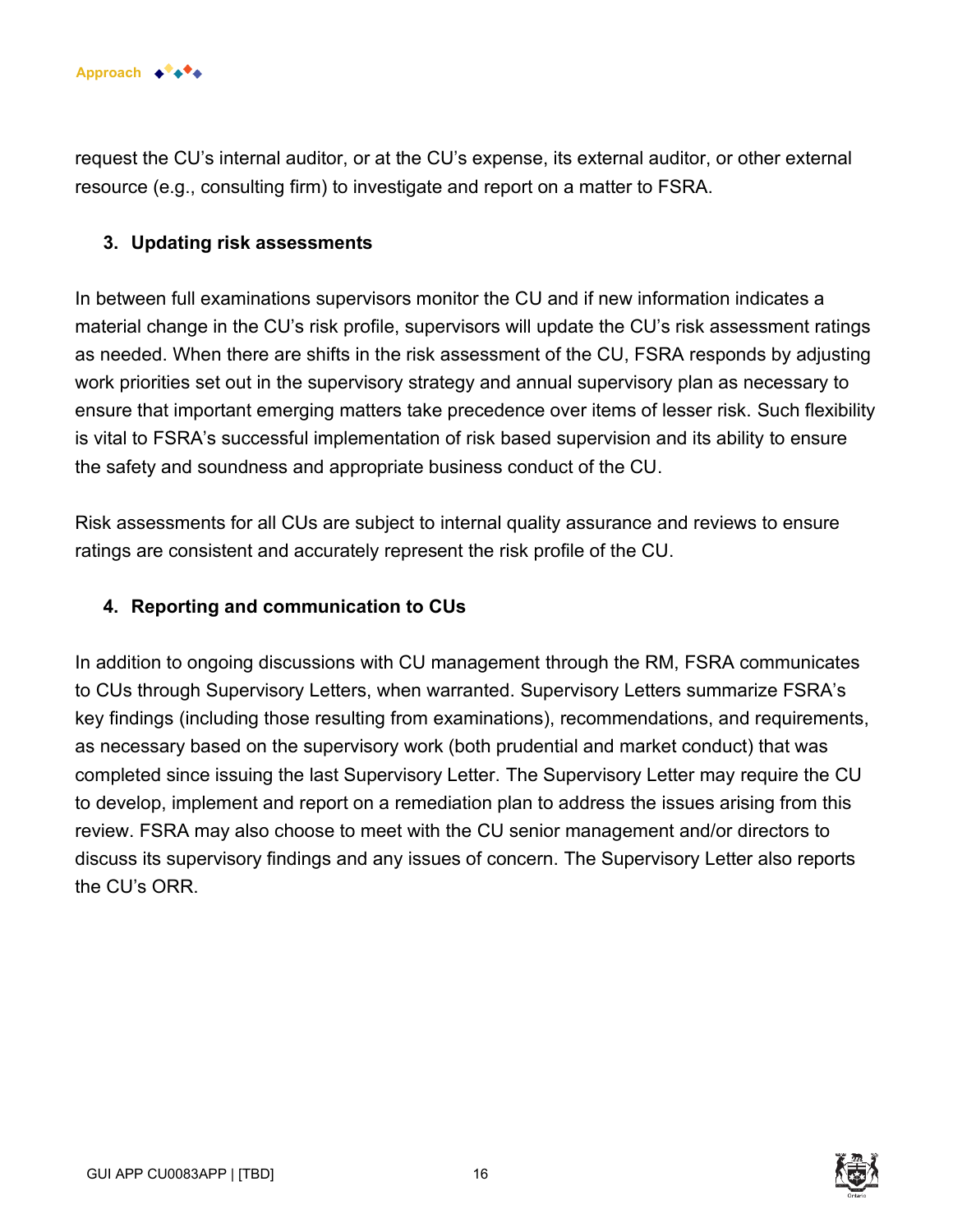During the year FSRA may also issue an Interim Letter to the CU to provide the CU with timely feedback on issues arising from a specific body of supervisory work, especially if the CU is on the Watchlist or in a Depositor Protection Program<sup>8</sup>.

With both types of letters FSRA will discuss the findings, recommendations, and requirements with the CU before issuing the letter. FSRA's considers communication and the provision of feedback to the CU an important part of its supervisory process.

#### **5. Intervention level**

The ORR of a CU is used in determining the level of intervention FSRA will take to address identified prudential or conduct issues. FSRA's Intervention Guide (The Guide) addresses situations where FSRA has concerns with the CU's vulnerabilities or when viability or solvency are of concern. The Guide (included as Appendix C of this Guidance) aims to communicate at which stage an action/intervention would typically occur. The Guide also provides a mapping of the typical combinations of ORRs and Intervention Levels.

#### **6. Level of supervisory engagement**

After determining the intervention level, proportionality (size and complexity) is applied to the ORR of the CU to determine the level of supervisory engagement (i.e., FSRA resources and attention placed on the CU). FSRA will have a higher level of supervisory engagement with larger and/or more complex CUs whose failure could materially impact the Ontario CU sector. As well, FSRA will have a higher level of supervisory engagement with CUs that are riskier.

The failure of a large, complex CU would likely give rise to contagion and undermine the general confidence of the greater CU sector. For this reason, FSRA's risk tolerance is low for CUs that

<sup>&</sup>lt;sup>8</sup> The Deposit Protection Program involves placing a CU which meets certain risk based criteria under Supervision (s 230 of the Act), under Administration (s 233 of the Act) or in Dissolution (237 of the Act). Supervision is where FSRA has the statutory authority to order a credit union's board of directors to correct its practices or refrain from undertaking activities that may harm the credit union. Administration allows the CU to continue to operate under FSRA's direct control while providing sufficient time to develop and implement the most appropriate strategy to protect depositors. Dissolution is when a CU goes out of business and FSRA is appointed as liquidator to minimize the impact on the credit union's depositors, pay depositors, wind up affairs in an orderly manner, and maximize the recovery of assets.

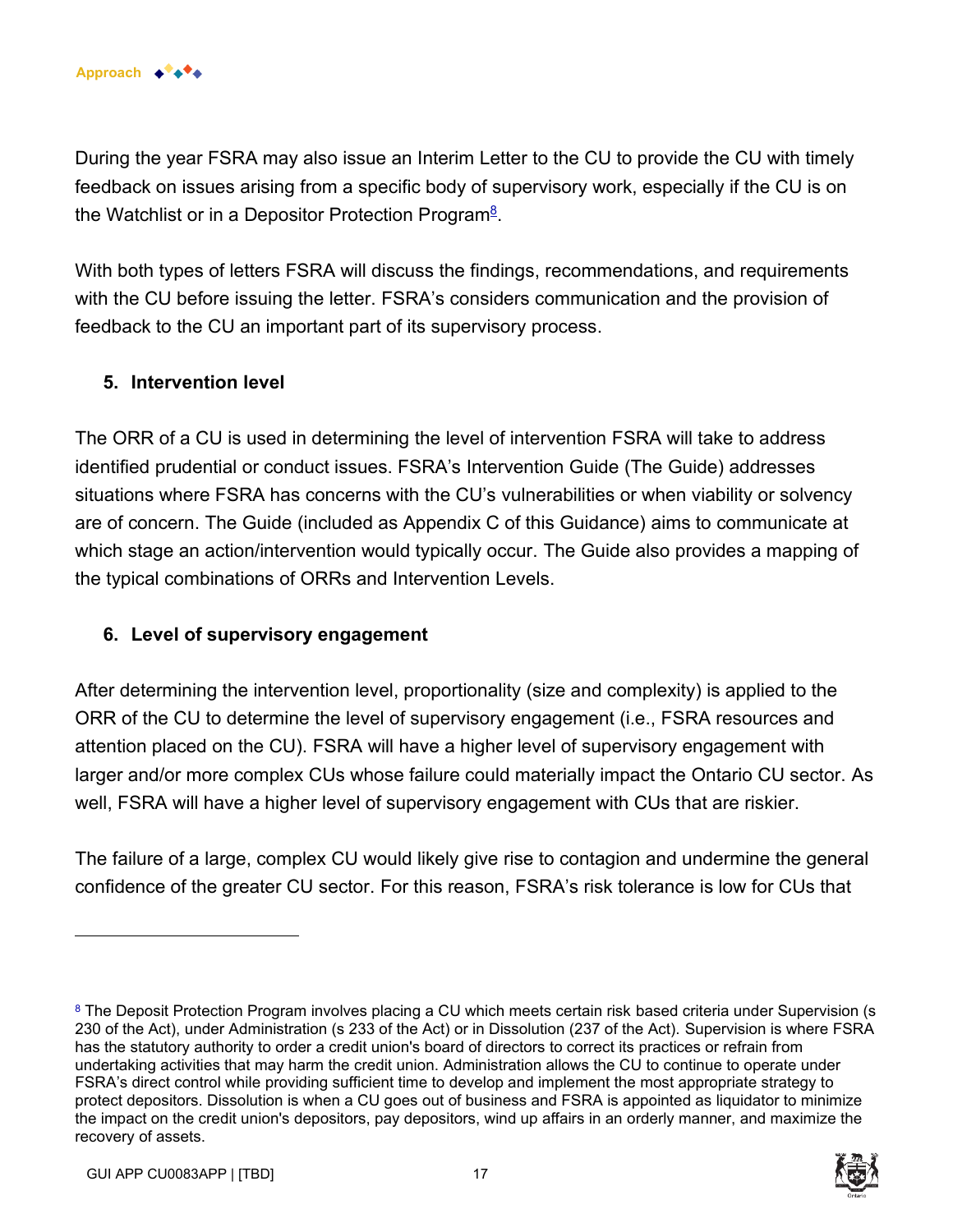are large and/or complex and display an elevated risk profile (e.g., High ORR). Hence, FSRA will allocate more resources and attention to such CUs to reduce the likelihood of their failure.

# **Effective date and future review**

This guidance will be effective as of (date TBD – upon issuance) and will be reviewed on or before (date TBD).

# **About this guidance**

This document is consistent with [FSRA's Guidance Framework.](https://www.fsrao.ca/regulation/guidance/fsra-guidance-framework) As Approach Guidance, it describes FSRA's internal principles, processes and practices for supervisory work, action and application of CEO discretion where applicable.



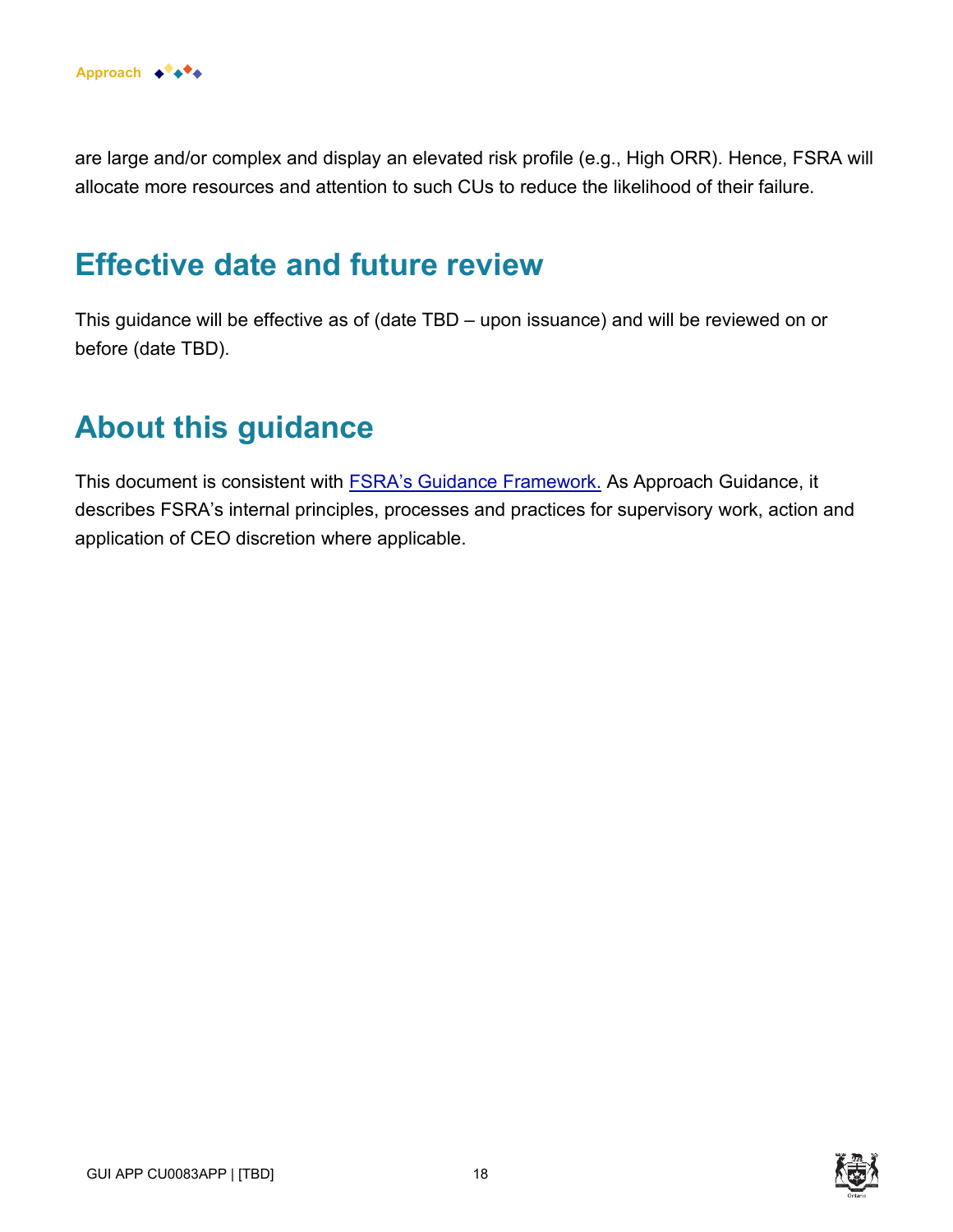# **Appendix A: Risk matrix**

The Risk Matrix (as shown below) is used to record all the assessment ratings described above. The purpose of the Risk Matrix is to facilitate a holistic risk assessment of a credit union. This assessment culminates in an Overall Risk Rating (ORR), which represents the overall risk profile of the credit union.

| <b>FSRA RBSF RISK MATRIX - Credit Union</b>                                                                                       |                       |               |                   |                |                  |                                          |                                  |                            |            |                                          |                |                           |                      |                |             |            |
|-----------------------------------------------------------------------------------------------------------------------------------|-----------------------|---------------|-------------------|----------------|------------------|------------------------------------------|----------------------------------|----------------------------|------------|------------------------------------------|----------------|---------------------------|----------------------|----------------|-------------|------------|
|                                                                                                                                   | <b>Inherent Risks</b> |               |                   |                |                  | <b>Quality of Controls and Oversight</b> |                                  |                            |            |                                          |                |                           | <b>Residual Risk</b> |                |             |            |
| <b>Significant</b><br><b>Activities</b>                                                                                           | Credit                | <b>Market</b> | <b>Operationa</b> | Complianc<br>œ | <b>Strategic</b> | <b>Conduct</b><br><b>Market</b>          | Management<br><b>Operational</b> | Financial                  | Compliance | Management<br>Risk                       | Internal Audit | Management<br>Senior      | <b>Board</b>         | $\overline{5}$ | Prudential  | Importance |
|                                                                                                                                   |                       |               |                   |                |                  |                                          |                                  |                            |            |                                          |                |                           |                      |                |             |            |
|                                                                                                                                   |                       |               |                   |                |                  |                                          |                                  |                            |            |                                          |                |                           |                      |                |             |            |
|                                                                                                                                   |                       |               |                   |                |                  |                                          |                                  |                            |            |                                          |                |                           |                      |                |             |            |
|                                                                                                                                   |                       |               |                   |                |                  |                                          |                                  |                            |            |                                          |                |                           |                      |                |             |            |
|                                                                                                                                   |                       |               |                   |                |                  |                                          |                                  |                            |            |                                          |                |                           |                      |                |             |            |
|                                                                                                                                   |                       |               |                   |                |                  |                                          |                                  |                            |            |                                          |                |                           |                      |                |             |            |
|                                                                                                                                   |                       |               |                   |                |                  |                                          |                                  |                            |            | <b>Enterprise-Wide Oversight Ratings</b> |                |                           |                      | <b>MCSRR</b>   | <b>PSRR</b> |            |
|                                                                                                                                   |                       |               |                   |                |                  |                                          |                                  |                            |            |                                          |                |                           |                      |                | <b>SRR</b>  |            |
|                                                                                                                                   |                       |               |                   |                |                  |                                          |                                  |                            |            |                                          |                |                           |                      |                |             |            |
| <b>Capital &amp; Earnings</b><br>R, Residual Risk, MCSRR, PSRR, SRR and ORR ratings - Low, Low-Moderate, Moderate, Moderate-High, |                       |               |                   |                |                  |                                          |                                  |                            |            |                                          |                |                           |                      |                |             |            |
| <b>Liquidity</b><br><b>High</b>                                                                                                   |                       |               |                   |                |                  |                                          |                                  |                            |            |                                          |                |                           |                      |                |             |            |
| QCO, Capital, Liquidity, Resilience ratings - Strong, Adequate, Needs Improvement, Inadequate, Weak<br><b>Resilience</b>          |                       |               |                   |                |                  |                                          |                                  |                            |            |                                          |                |                           |                      |                |             |            |
| Importance ratings - Low, Medium, High                                                                                            |                       |               |                   |                |                  |                                          |                                  | <b>Overall Risk Rating</b> |            |                                          |                |                           |                      | <b>ORR</b>     |             |            |
|                                                                                                                                   |                       |               |                   |                |                  |                                          |                                  |                            |            |                                          |                | <b>Intervention Level</b> |                      |                | IL.         |            |



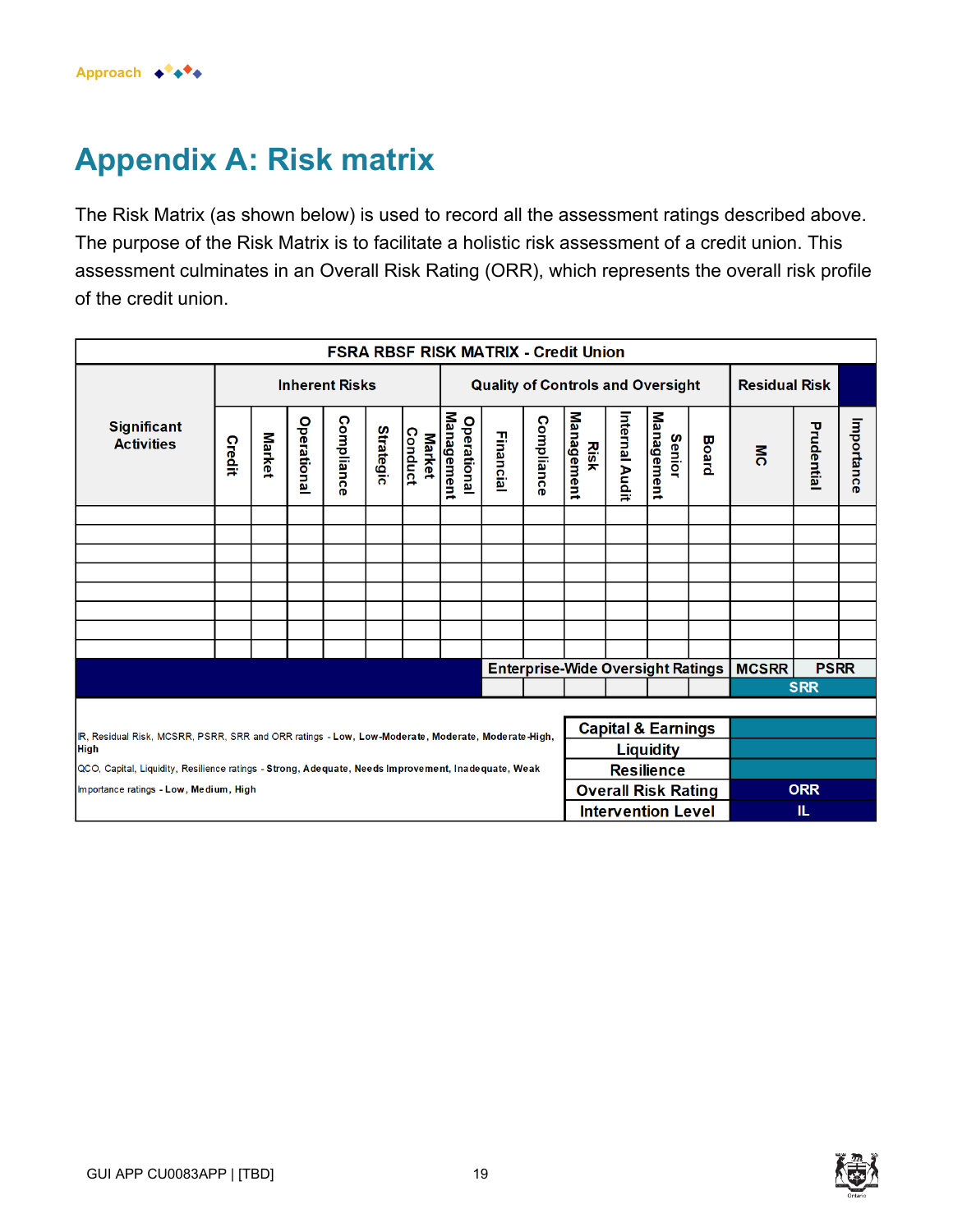# **Appendix B: ORR level descriptions**

| <b>ORR</b> rating     | <b>Description</b>                                                                                                                                                                                                                                                                                                                                                                                                                                                                                      |
|-----------------------|---------------------------------------------------------------------------------------------------------------------------------------------------------------------------------------------------------------------------------------------------------------------------------------------------------------------------------------------------------------------------------------------------------------------------------------------------------------------------------------------------------|
| Low                   | This rating indicates a highly safe, sound, well-managed, and well-<br>governed CU. The combination of its summary residual risk and its<br>capital, liquidity and resilience makes the CU resilient to most adverse<br>business and economic conditions, which will not materially affect its<br>risk profile. The CU has consistently performed well and most key<br>indicators are better than sector averages.                                                                                      |
| <b>Low - Moderate</b> | This rating indicates a safe, sound, well-managed, and well-governed<br>CU. The combination of its summary residual risk and its capital,<br>liquidity and resilience makes the CU resilient to many adverse<br>business and economic conditions, which will not materially affect its<br>risk profile. The CU has for the most part performed well, and many<br>key indicators are better than sector averages.                                                                                        |
| <b>Moderate</b>       | This rating indicates a generally safe, sound, well-managed, and well-<br>governed CU. The combination of its summary residual risk and its<br>capital, liquidity and resilience makes the CU resilient to some<br>adverse business and economic conditions which will not materially<br>affect its risk profile. The CU's performance is satisfactory and key<br>indicators are generally comparable to sector averages.                                                                               |
| Moderate - High       | The CU has safety and soundness concerns. It has issues that trigger<br>early warning indicators of potential financial non-viability if not<br>addressed. One or more of the following conditions are present. The<br>combination of its summary residual risk and its capital, liquidity and<br>resilience makes the CU vulnerable to some adverse business and<br>economic conditions. Its performance is unsatisfactory or<br>deteriorating, with some key indicators at or marginally below sector |

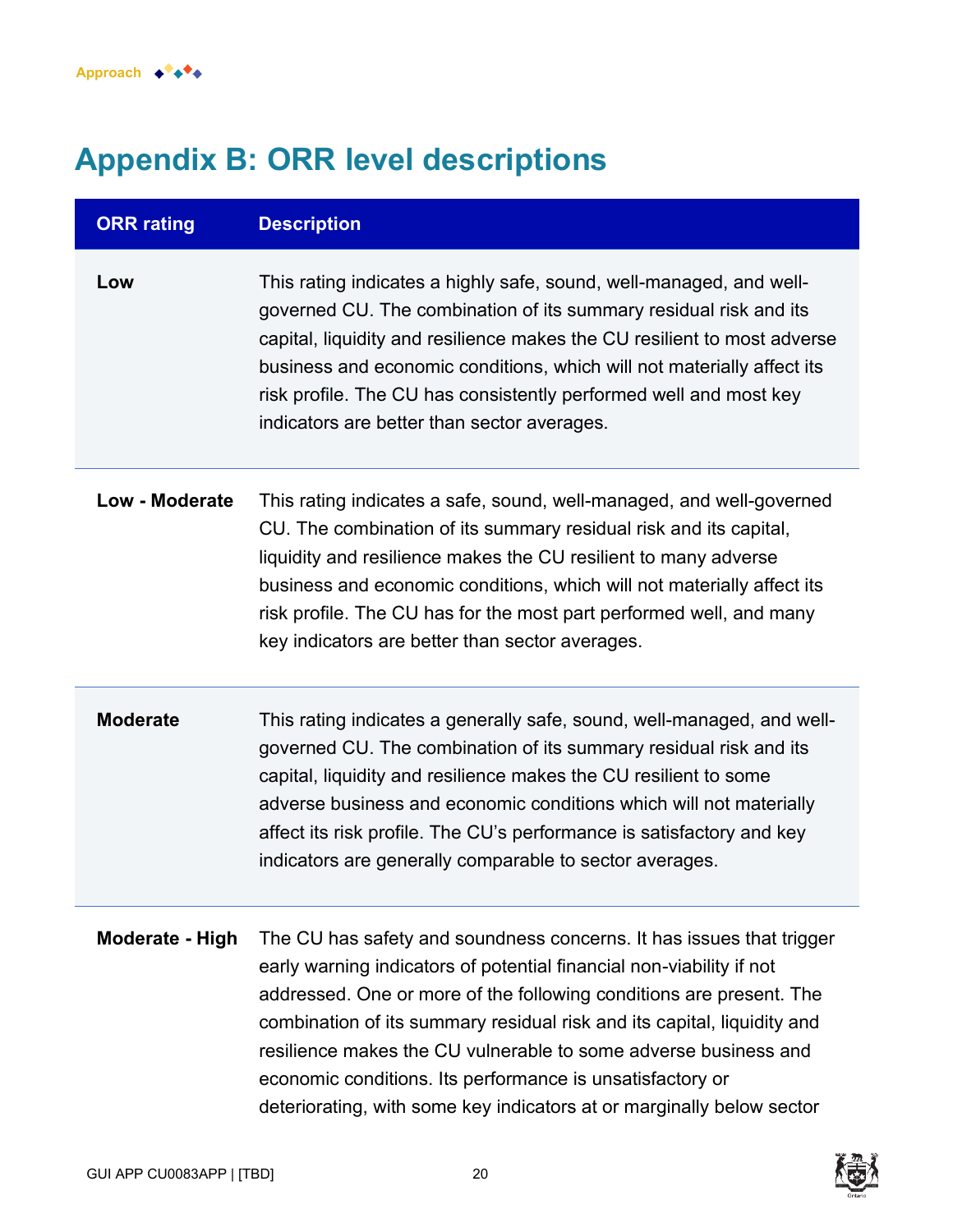

averages. The CU has issues or weaknesses with its controls and oversight that although not serious enough to present an immediate threat to financial viability or solvency could deteriorate into serious problems if not addressed promptly.

**High** The CU has serious safety and soundness concerns. One or more of the following conditions are present. The combination of its summary residual risk and its capital, liquidity and resilience makes the CU vulnerable to most adverse business and economic conditions, posing a serious threat to its viability or solvency unless effective corrective action is implemented promptly. Its performance is poor and most key indicators are worse than sector averages.

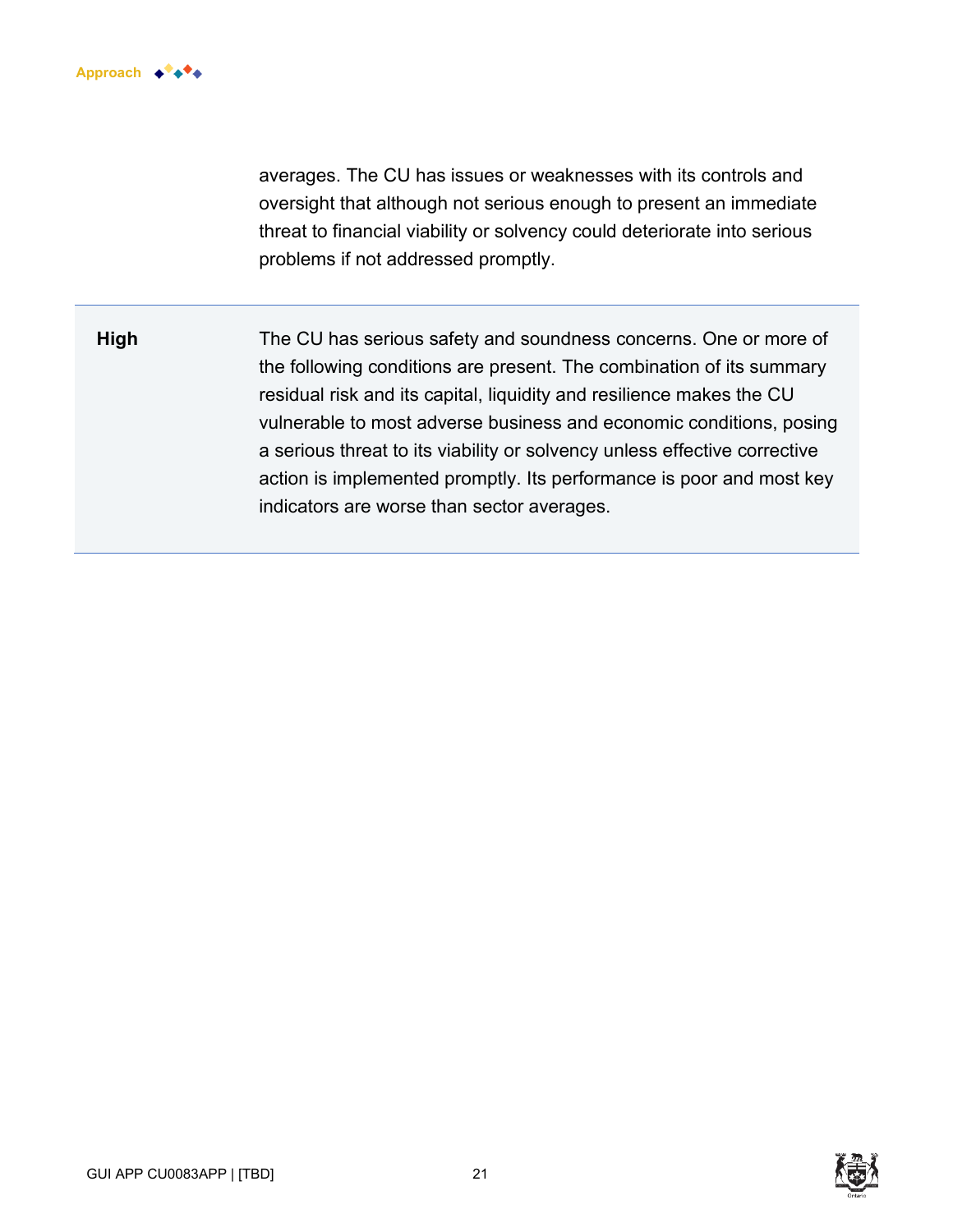# **Appendix C: Intervention guide**

### **Intervention level**

The ORR of a CU is used to determine the level of intervention or remediation FSRA will take to address prudential or conduct issues identified. FSRA has also developed this Intervention Guide (The Guide) to address situations where FSRA has concerns with the CU's vulnerabilities or when viability or solvency are of concern. The Guide gives summary descriptions of CU risk profiles for each intervention level and indicates supervisory actions that typically occur at each level. The intervention process is not fixed as circumstances may vary from case to case. It is not a rigid regime under which every situation is necessarily addressed with a predetermined set of actions. The Guide aims to communicate at which level an action would typically occur and the actions described at one level may also be used in subsequent levels; in some situations, certain actions may also take place at earlier levels than set out in the guide. If warranted, a CU's intervention level can be escalated or de-escalated by more than one level at one time. Risk profiles, as summarized by the Overall Risk Rating (ORR) and typical supervisory actions for each corresponding intervention level are described below.



### **Overall Risk Rating (ORR)**

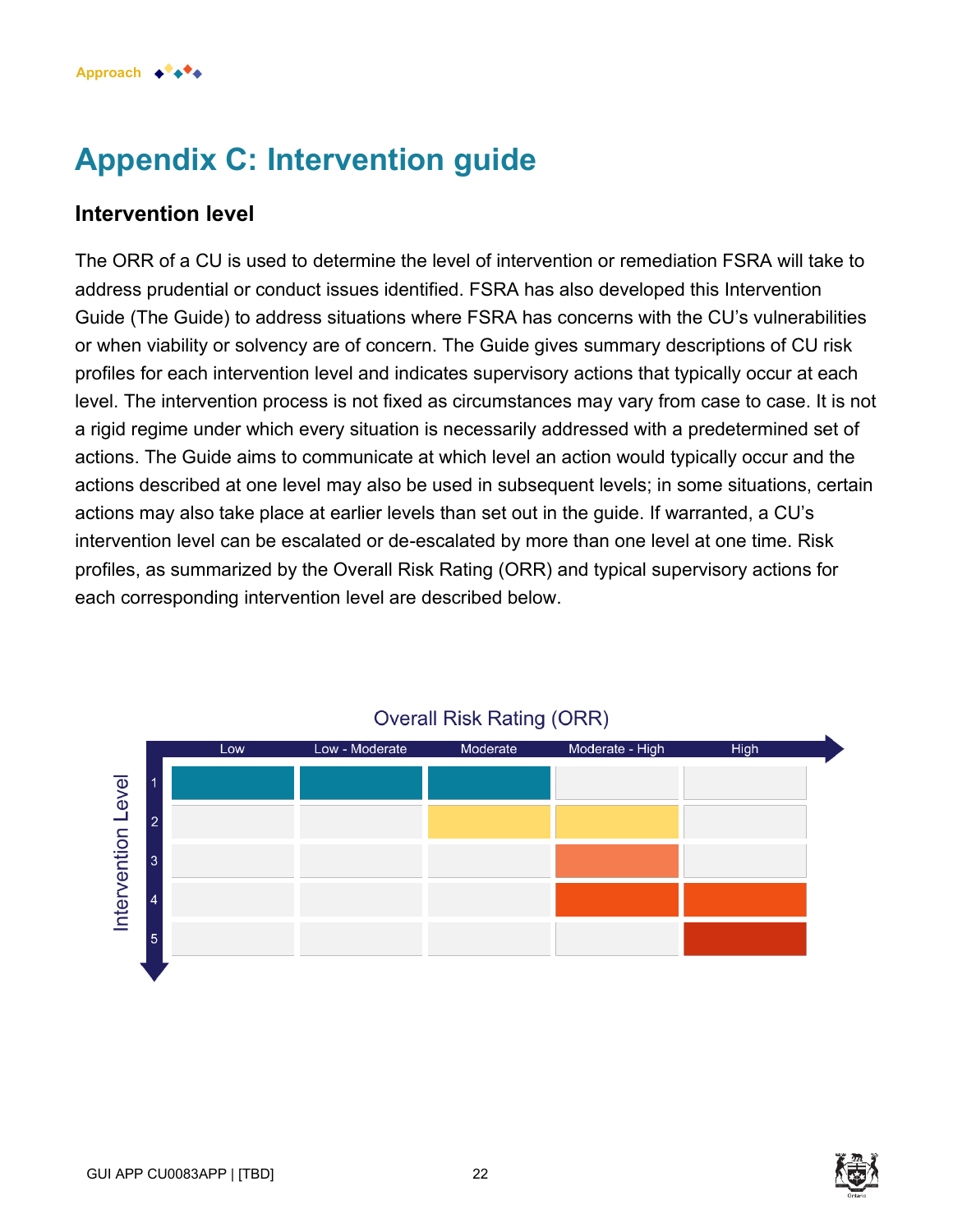# **Intervention Level**



#### **Level 1 – Normal**

The CU has a sound financial position and sufficient governance and risk control frameworks for its size, complexity and risk profile. Its practices do not indicate any significant problems or control deficiencies. Early Warning System (EWS) financial ratios are not indicating material issues or flags. The CU is not likely to fail or pose any undue loss to depositors in foreseeable circumstances.

Level 1 supervisory actions include but are not limited to:

- periodic examinations and on-site reviews
- monitoring of select information on a monthly, quarterly and/or annual basis
- providing the CU with a supervisory letter annually
- other supervisory activities as required or at the discretion of the supervisory teams

#### **Level 2 – Early warning**

A CU categorized at this level is not expected to fail or pose any immediate loss to depositors; however, there are aspects of its risk profile that may create vulnerabilities under adverse circumstances, or its future trend may create vulnerabilities in the mid-term, and as such requires more extensive oversight by FSRA. Some EWS ratios have moved outside of normal range. At level 2, the CU is expected to implement an improvement plan to rectify or address identified concerns and commit to reducing its level rating. FSRA expects a CU to return to level 1 (normal) within the timeframes established by its improvement plan.

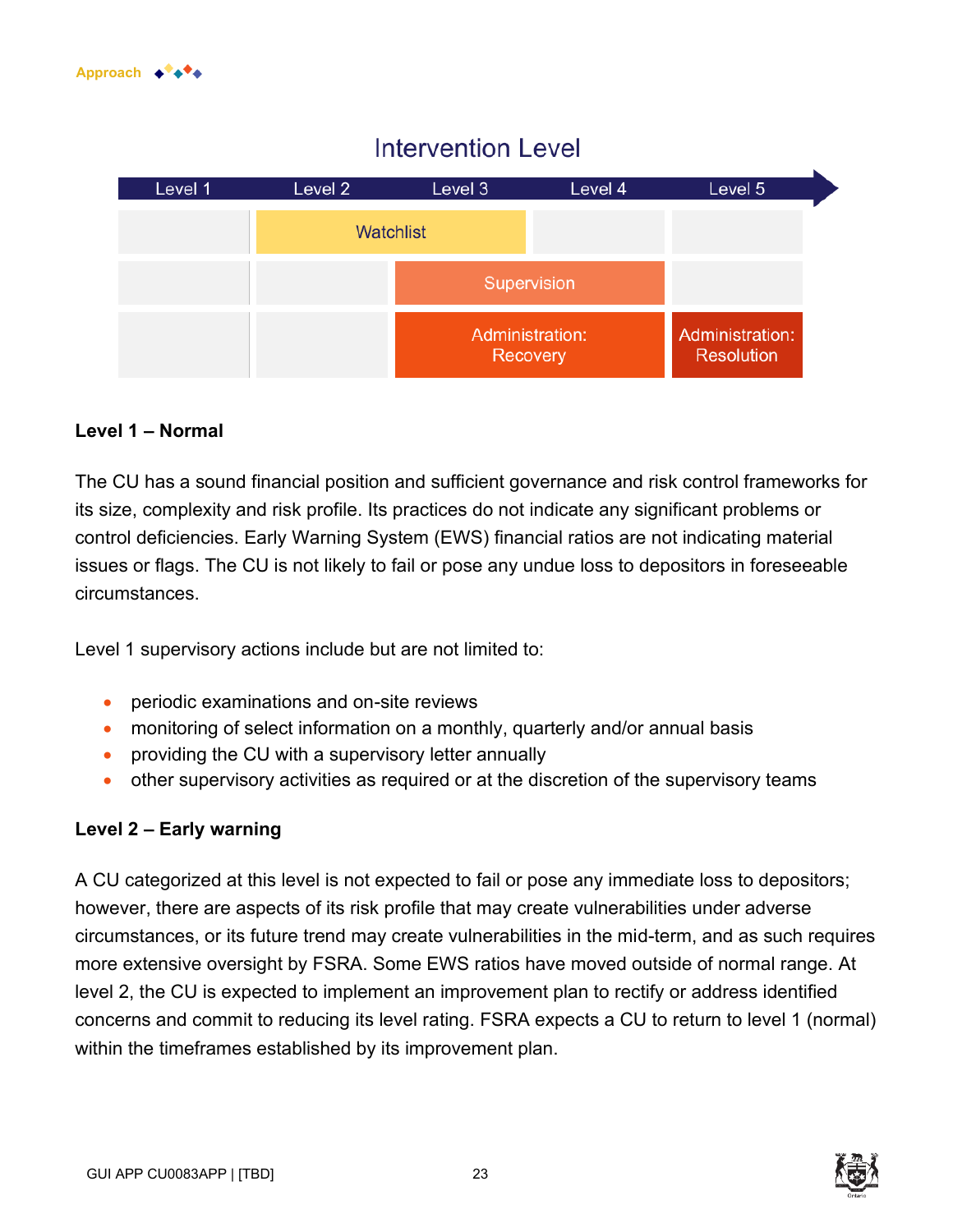

In addition to activities in the preceding level, Level 2 supervisory actions may include but are not limited to:

- placing the CU on the watchlist
- more frequent and/or more targeted on-site examinations and reviews
- special examinations by external experts
- more frequent and detailed collection and analysis of data
- follow up and tracking of improvement plan
- communicating concerns to directors, senior management and internal and external auditors
- requiring the CU to increase liquidity and/or capital levels
- requests for additional stress testing, revised business plans and risk appetite
- establishing or issuing expectations under a voluntary compliance agreement
- increased deposit insurance premium assessment

#### **Level 3 – Risk to financial viability or solvency**

Improvements are needed as the CU's business operations or circumstances potentially put depositors at risk. Many EWS ratios and indicators are outside normal range. In this level, these improvements will be mandated by FSRA. The CU is unlikely to fail in the short-term but this expectation relies on FSRA's view that supervisory intervention is necessary to help avert any failure. At level 3, the CU must address identified problems or implement improvements to quickly reduce its level rating. The board and senior management must demonstrate a commitment to improvement by establishing urgent timelines. FSRA expects a CU to reduce its level rating within this timeframe.

In addition to activities in preceding levels, Level 3 supervisory actions may include but are not limited to:

- placing the CU under statutory supervision or administration
- updating recovery or restructuring plans
- implementing the recovery plan
- requiring the CU to revise its capital recovery or business plans
- requiring the internal auditor (or other control function) to expand the scope of review or to perform other procedures and prepare reports for FSRA/Administrator
- engaging the external auditor to expand scope of review or to perform other procedures and prepare reports for FSRA/Administrator

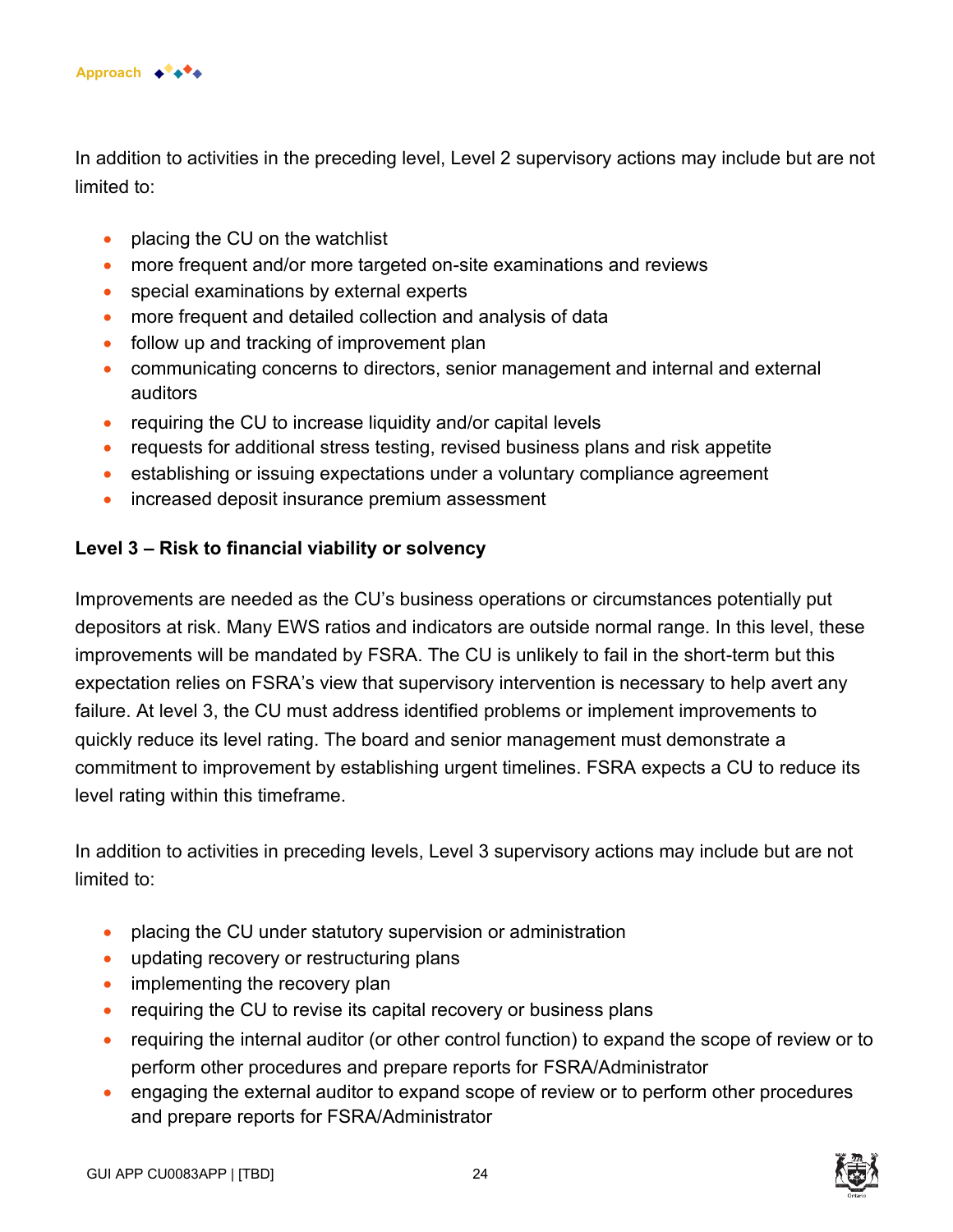

- issuing orders
- updating the resolution plan (if already a FSRA requirement) or prepare contingency plan
- requiring the CU to consider amalgamation/merger opportunities under FSRA's oversight
- entering into a voluntary compliance agreement
- placing conditions or prohibitions on business authorization

#### **Level 4 – Future financial viability or solvency in serious doubt**

The CU has severe safety and stability concerns and is experiencing problems that are expected to pose loss to depositors unless corrective measures are promptly undertaken. Most EWS ratios and indicators are outside normal range. The CU failed to remedy the issues identified in level 3 and its situation is worsening. At level 4, the CU will be directed to immediately resolve issues or implement mandated improvements. Immediate actions will be taken to reduce the CU's overall risk and intervention level.

In addition to activities in preceding levels, Level 4 supervisory actions may include but are not limited to:

- placing the CU under statutory administration
- directing external specialists/consultants to assess specific areas (e.g., quality of loan security, assets values, sufficiency, or reserves)
- increased frequency (e.g., daily) and engagement with CU to monitor the situation on a continuous and ongoing basis
- implementing recovery plan
- implementing the resolution plan (e.g., open CU resolution, Purchase & Assumption transaction)
- winding down or amalgamating/merging the CU
- divesting of non-core businesses
- selling certain assets
- closing branches
- consider providing financial assistance to the CU

#### **Level 5 – Nonviability or insolvency imminent or has occurred**

The CU is experiencing severe financial difficulties and has deteriorated to such an extent that there is insufficient capital to adequately protect depositors from undue losses with a high level of



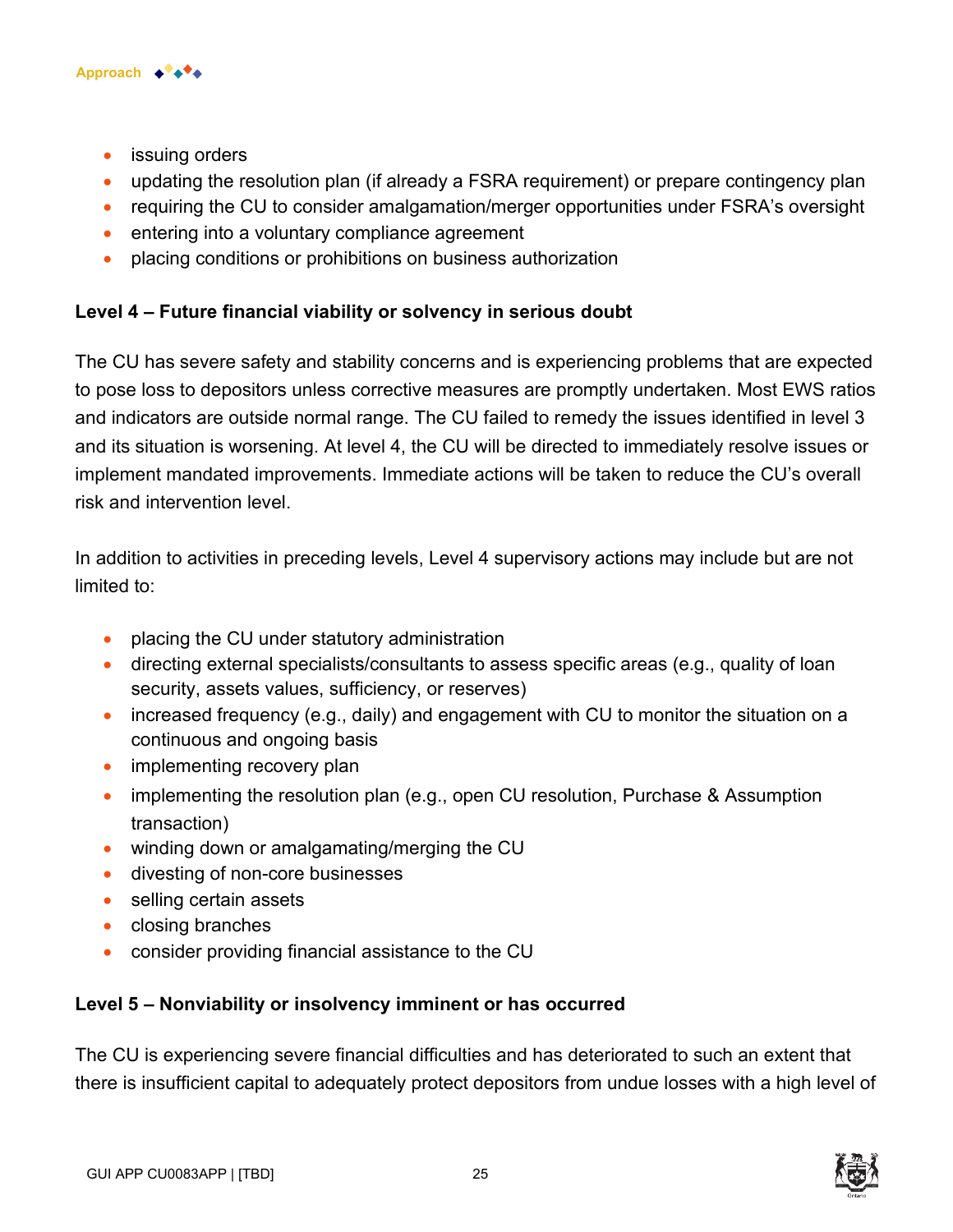

certainty.

In addition to activities in preceding levels, Level 5 supervisory actions may include but are not limited to:

- withdrawing business authorization
- implementing the resolution plan (e.g., open CU resolution, Purchase & Assumption transaction)
- placing the CU into liquidation or dissolution
- paying out insured deposits

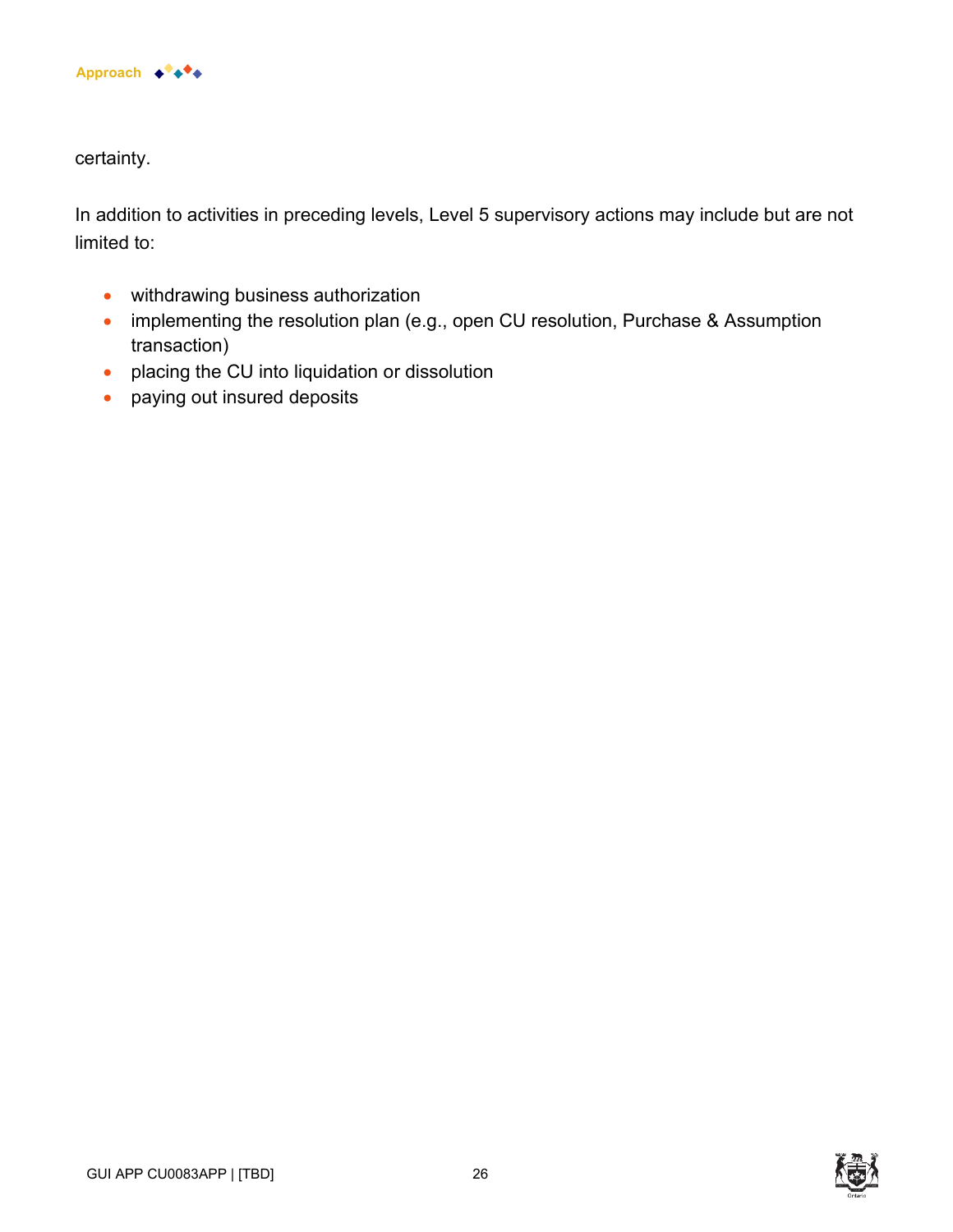

# **Appendix D: Market conduct**

### **1. Inherent risk assessment**

Market conduct inherent risk is an essential component of FSRA's supervisory framework. It refers to the probability that the conduct, acts, or omissions of a CU or its staff harm or deliver poor/unfair outcomes for members or customers. It will be assessed by considering multiple subrisks. These may increase or decrease the overall level of inherent market conduct risk and include risks of mis-selling, tied selling; misrepresentation; conflict of interest; improper use, disclosure or loss of private or confidential information; and unreasonable or unnecessary holding of funds.

#### **Mis-selling of products and services**

Mis-selling refers to the risk of selling members or customers unsuitable or unnecessary products or services.

#### **Tied selling of products and services**

Tied selling refers to the risk of requiring members or customers to acquire one or more additional products or services as a condition of another product or service.

#### **Misrepresentation**

Misrepresentation refers to the risk of presenting members or customers with incomplete, inaccurate or misleading information to influence their decisions (e.g., purchase of a specific product or service).

#### **Conflict of interest**

Conflict of interest risk refers to the risk of a CU putting the interest of the organization, the interest of a staff member, or the interest of another party ahead of their members' or customer's interests.

#### **Improper use, disclosure or loss of confidential or private member or customer information**

Improper disclosure refers to the risk of a breach of security for members' or customers' confidential information.

#### **Unreasonable or unnecessary holding of funds**

Unreasonable or unnecessary holding of funds refers to the risk that a CU unreasonably hold funds, prevents or unreasonably restricts or imposes barriers to members' or customers' funds.

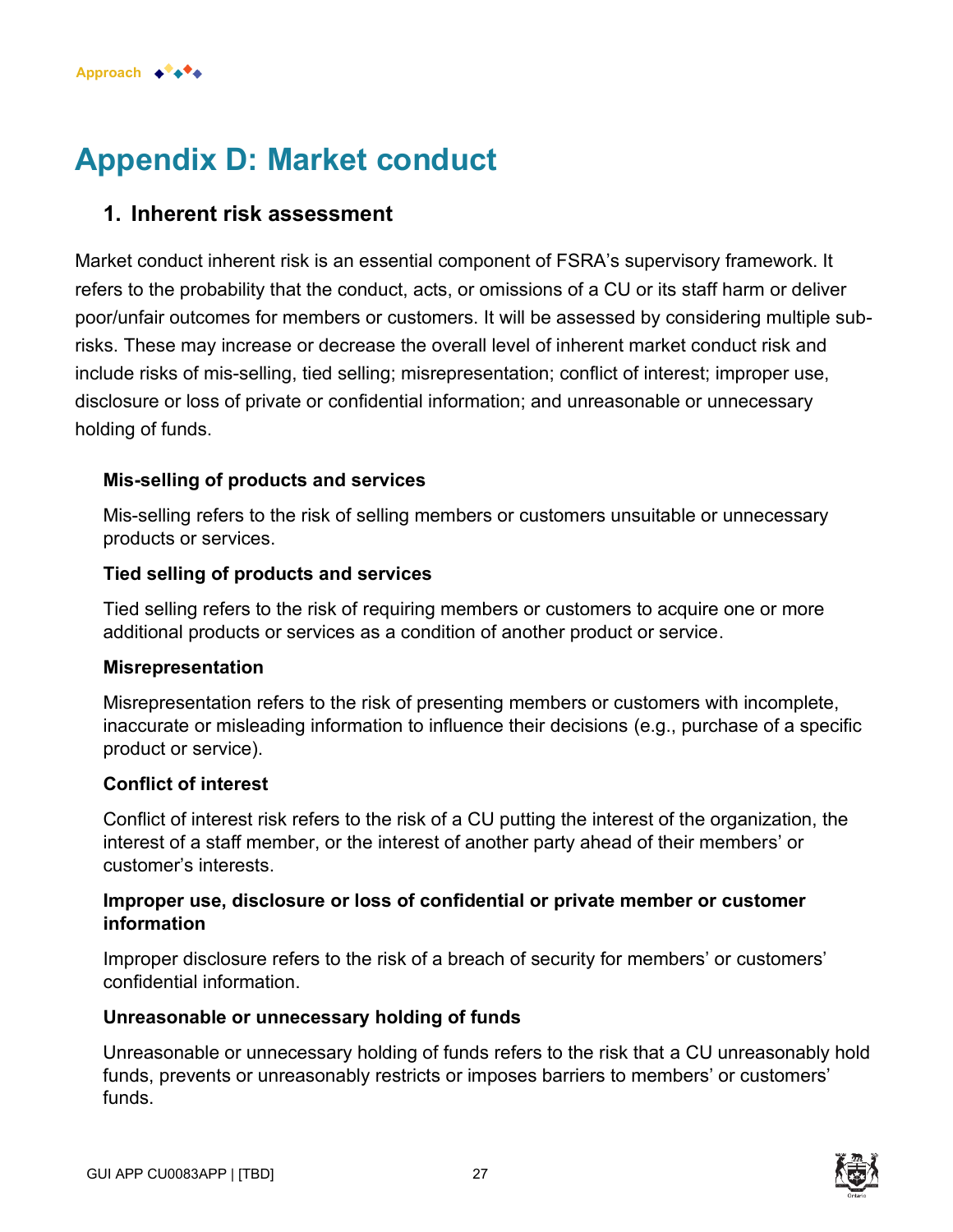Quantitative or qualitative information may be used by a Supervisor as an indicator of market conduct inherent risk. Some examples of material information would include an organization's regulatory compliance history; complaints activity including handling procedures; appropriate staff resources and training for product and customer suitability; compensation structures; business arrangements with product or service suppliers and intermediaries.

### **2. Controls and oversight assessment**

Consistent with FSRA's expectations on a CU's internal governance framework, FSRA will consider the key functions listed below when assessing the quality of controls and oversight functions for a CU. A function's assessment considers both the appropriateness of their characteristics and the effectiveness of their performance, in the context of the size, complexity and risk profile of the CU. Characteristics of a function refers to how it is designed to carry out its role. Performance of a function refers to its success in carrying out its role and responsibilities.

When assessing the characteristics and performance of each function, FSRA considers, at a minimum, the following essential elements:

#### **Board of Directors**

 Mandate Roles and Responsibility Size and Composition **Committees**  Practices and Expertise Assessment of Performance

#### **Senior Management**

**Mandate**  Organization Structure **Committees**  Human Resources Policies and Practices **Practices** 

#### **Internal Audit**

 Mandate Organization Structure **Resources**  Audit Methodology and Reporting Relationship with Other Oversight Functions

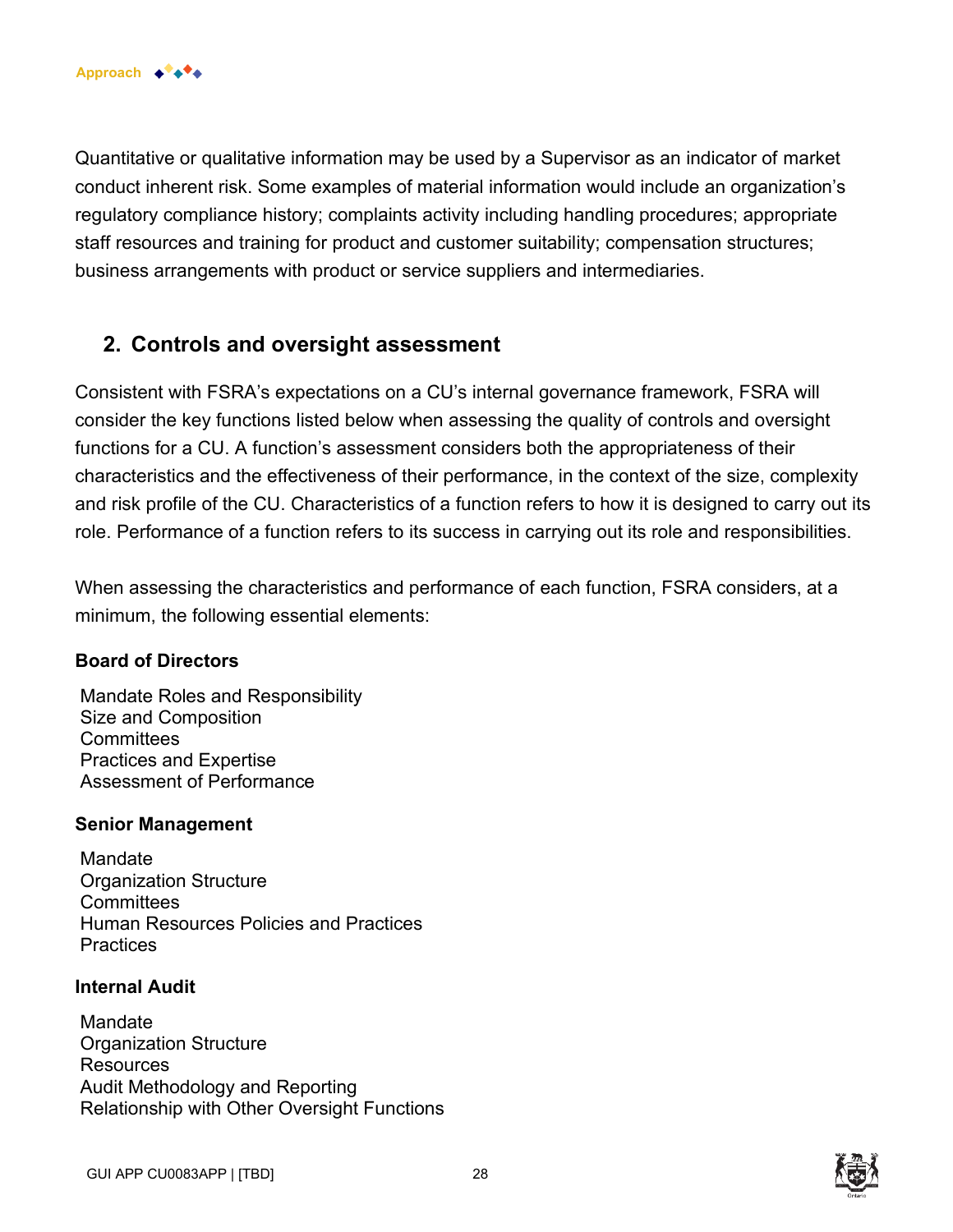#### **Risk Management**

 Mandate Organization Structure **Resources**  Methodology and Practices Reporting Relationship with Other Oversight Functions

#### **Compliance**

 Mandate / Terms of Reference Organization Structure **Resources**  Policies, Practices and Methodology **Reporting** Relationship with Other Oversight Functions

#### **Operational Management**

#### **Mis-selling**

Policies and Procedures on Sales of Products or Services Suitable for Members and **Customers** 

Know Your Client and Suitability Assessment Know Your Product **Supervision** Compensation Structure Consent Regarding Changes

#### **Tied Selling**

Pricing of Products and Services Options for Depositors Suitability Assessment Policies and Procedures

#### **Misrepresentation**

Policies and Procedures Process for Developing Advertising or Promotional Materials for Members and Customers Content of Advertising or Promotional Reporting to Members and Customers After the Point of Sale

#### **Conflicts of Interest**

Policies and Procedures **Training** Reporting of Conflicts Management of Conflicts